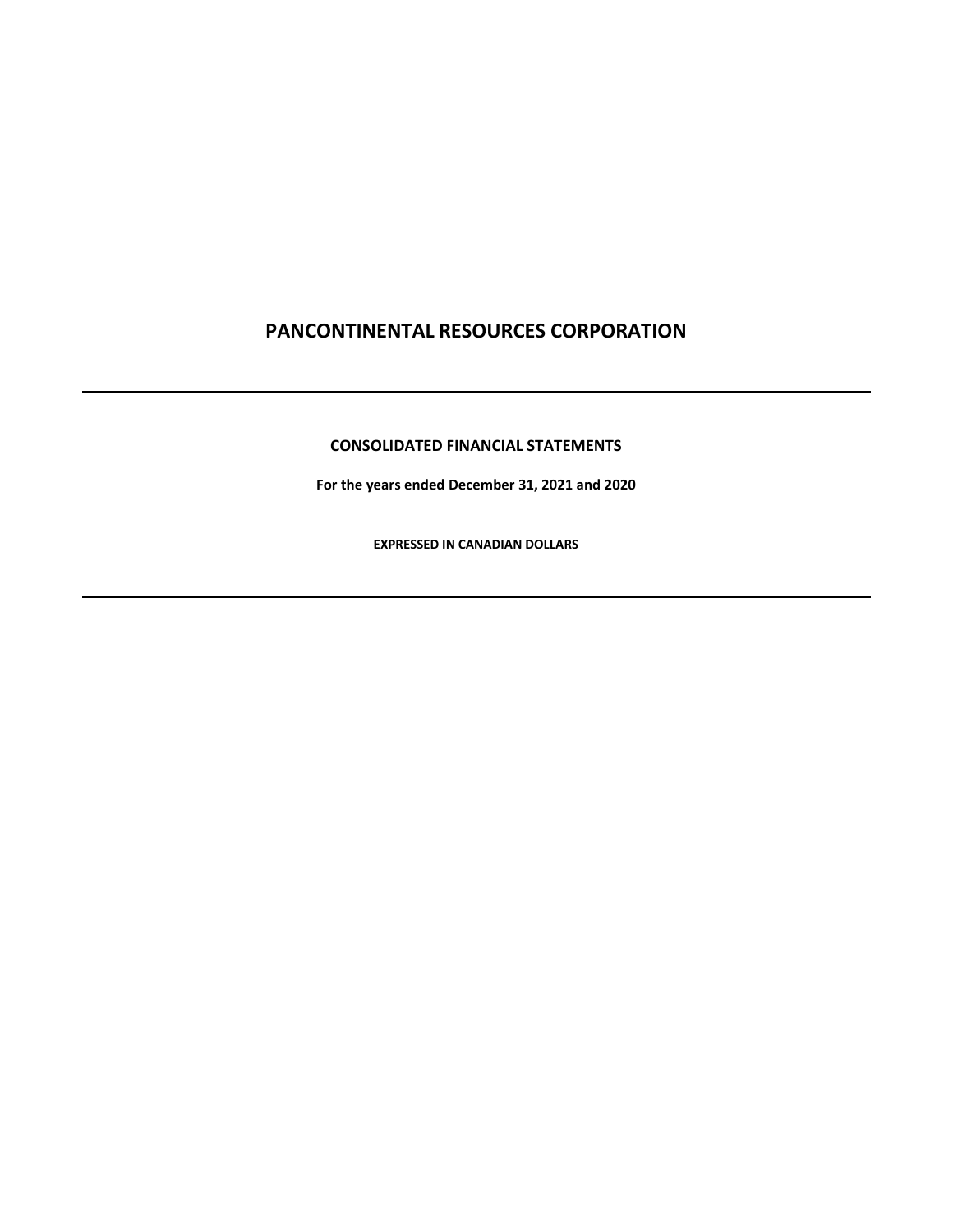

### **INDEPENDENT AUDITOR'S REPORT**

To the Shareholders of Pancontinental Resources Corporation

### *Opinion*

We have audited the consolidated financial statements of Pancontinental Resources Corporation (the "Company"), which comprise the consolidated statement of financial position as at December 31, 2021 and 2020 and the consolidated statements of operations and comprehensive loss, changes in equity and cash flows for the years then ended, and notes to the consolidated financial statements, including a summary of significant accounting policies.

In our opinion, the accompanying consolidated financial statements present fairly, in all material respects, the consolidated financial position of the Company as at December 31, 2021 and 2020, and its consolidated financial performance and its consolidated cash flows for the years then ended in accordance with International Financial Reporting Standards.

### *Basis for Opinion*

We conducted our audit in accordance with Canadian generally accepted auditing standards. Our responsibilities under those standards are further described in the *Auditor's Responsibilities for the Audit of the Consolidated Financial Statements* section of our report. We are independent of the Company in accordance with the ethical requirements that are relevant to our audit of the consolidated financial statements in Canada, and we have fulfilled our other ethical responsibilities in accordance with these requirements. We believe that the audit evidence we have obtained is sufficient and appropriate to provide a basis for our opinion.

#### *Material Uncertainty Related to Going Concern*

We draw attention to Note 1 in the consolidated financial statements, which indicates that the Company has working capital of \$702,570 as at December 31, 2021 and incurred a net loss of \$4,332,322 during the year ended December 31, 2021 and that further funds will be required to fund activities for the upcoming year. As stated in Note 1, these events or conditions indicate that a material uncertainty exists that may cast significant doubt on the Company's ability to continue as a going concern. Our opinion is not modified in respect of this matter.

# *Other Information*

Management is responsible for the other information. The other information comprises the Management's Discussion and Analysis, but does not include the financial statements and our auditor's report thereon.

Our opinion on the consolidated financial statements does not cover the other information and we do not express any form of assurance conclusion thereon.

In connection with our audit of the consolidated financial statements, our responsibility is to read the other information and, in doing so, consider whether the other information is materially inconsistent with the consolidated financial statements or our knowledge obtained in the audit or otherwise appears to be materially misstated.

We obtained the report prior to the date of this auditor's report. If, based on the work we have performed, we conclude that there is a material misstatement of this other information, we are required to report that fact. We have nothing to report in this regard.

THE POWER OF BEING UNDERSTOOD AUDIT | TAX | CONSULTING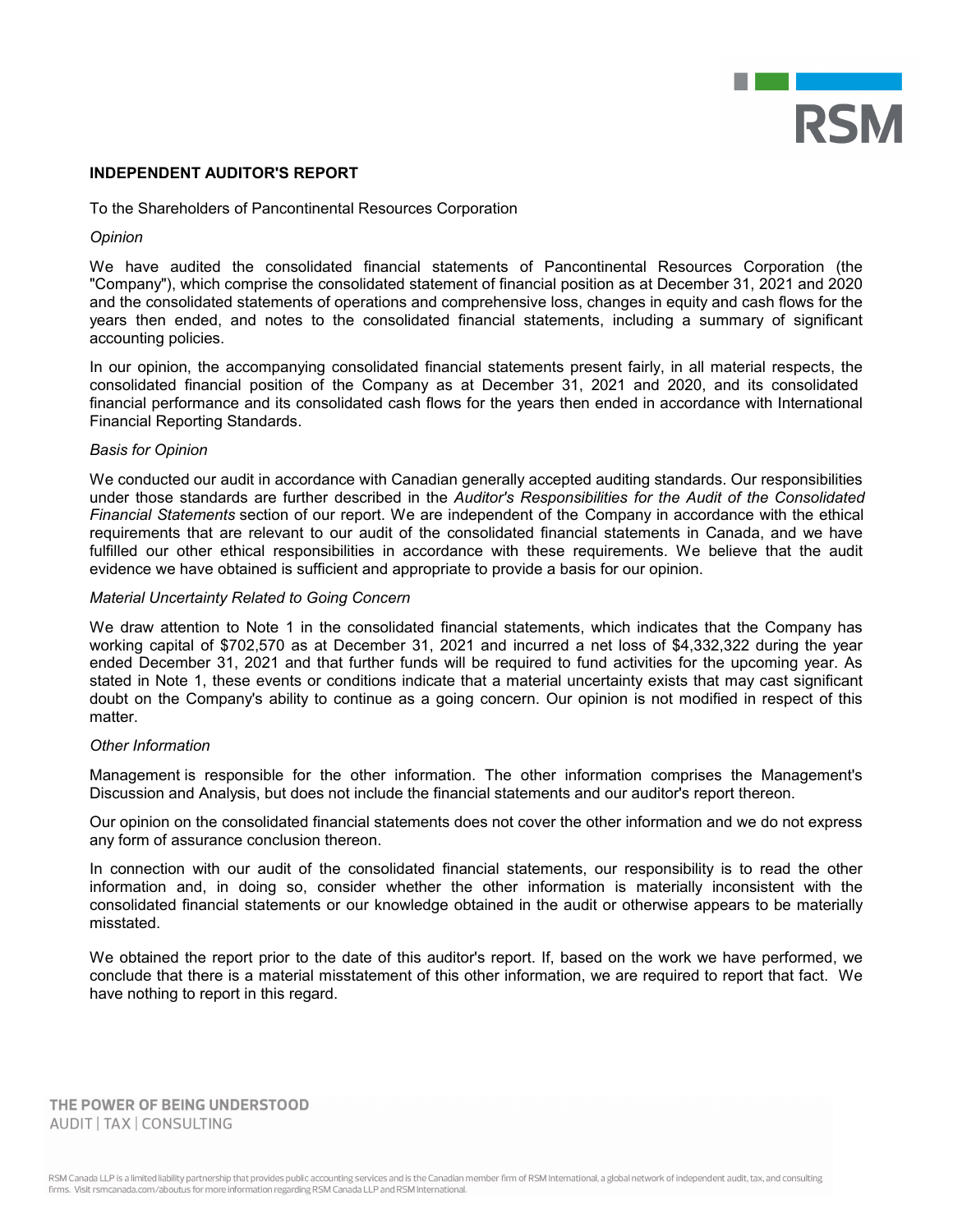# *Responsibilities of Management and Those Charged with Governance for the Consolidated Financial Statements*

Management is responsible for the preparation and fair presentation of the consolidated financial statements in accordance with International Financial Reporting Standards, and for such internal control as management determines is necessary to enable the preparation of consolidated financial statements that are free from material misstatement, whether due to fraud or error.

In preparing the consolidated financial statements, management is responsible for assessing the Company's ability to continue as a going concern, disclosing, as applicable, matters related to going concern and using the going concern basis of accounting unless management either intends to liquidate the Company or to cease operations, or has no realistic alternative but to do so.

Those charged with governance are responsible for overseeing the Company's financial reporting process.

### *Auditor's Responsibilities for the Audit of the Consolidated Financial Statements*

Our objectives are to obtain reasonable assurance about whether the consolidated financial statements as a whole are free from material misstatement, whether due to fraud or error, and to issue an auditor's report that includes our opinion. Reasonable assurance is a high level of assurance, but is not a guarantee that an audit conducted in accordance with Canadian generally accepted auditing standards will always detect a material misstatement when it exists. Misstatements can arise from fraud or error and are considered material if, individually or in the aggregate, they could reasonably be expected to influence the economic decisions of users taken on the basis of these consolidated financial statements.

As part of an audit in accordance with Canadian generally accepted auditing standards, we exercise professional judgment and maintain professional skepticism throughout the audit. We also:

- Identify and assess the risks of material misstatement of the consolidated financial statements, whether due to fraud or error, design and perform audit procedures responsive to those risks, and obtain audit evidence that is sufficient and appropriate to provide a basis for our opinion. The risk of not detecting a material misstatement resulting from fraud is higher than for one resulting from error, as fraud may involve collusion, forgery, intentional omissions, misrepresentations, or the override of internal control.
- Obtain an understanding of internal control relevant to the audit in order to design audit procedures that are appropriate in the circumstances, but not for the purpose of expressing an opinion on the effectiveness of the Company's internal control.
- Evaluate the appropriateness of accounting policies used and the reasonableness of accounting estimates and related disclosures made by management.
- Conclude on the appropriateness of management's use of the going concern basis of accounting and, based on the audit evidence obtained, whether a material uncertainty exists related to events or conditions that may cast significant doubt on the Company's ability to continue as a going concern. If we conclude that a material uncertainty exists, we are required to draw attention in our auditor's report to the related disclosures in the consolidated financial statements or, if such disclosures are inadequate, to modify our opinion. Our conclusions are based on the audit evidence obtained up to the date of our auditor's report. However, future events or conditions may cause the Company to cease to continue as a going concern.
- Evaluate the overall presentation, structure and content of the consolidated financial statements, including the disclosures, and whether the consolidated financial statements represent the underlying transactions and events in a manner that achieves fair presentation.
- Obtain sufficient appropriate audit evidence regarding the financial information of the entities or business activities within the Company to express an opinion on the consolidated financial statements. We are responsible for the direction, supervision and performance of the group audit. We remain solely responsible for our audit opinion.

We communicate with those charged with governance regarding, among other matters, the planned scope and timing of the audit and significant audit findings, including any significant deficiencies in internal control that we identify during our audit.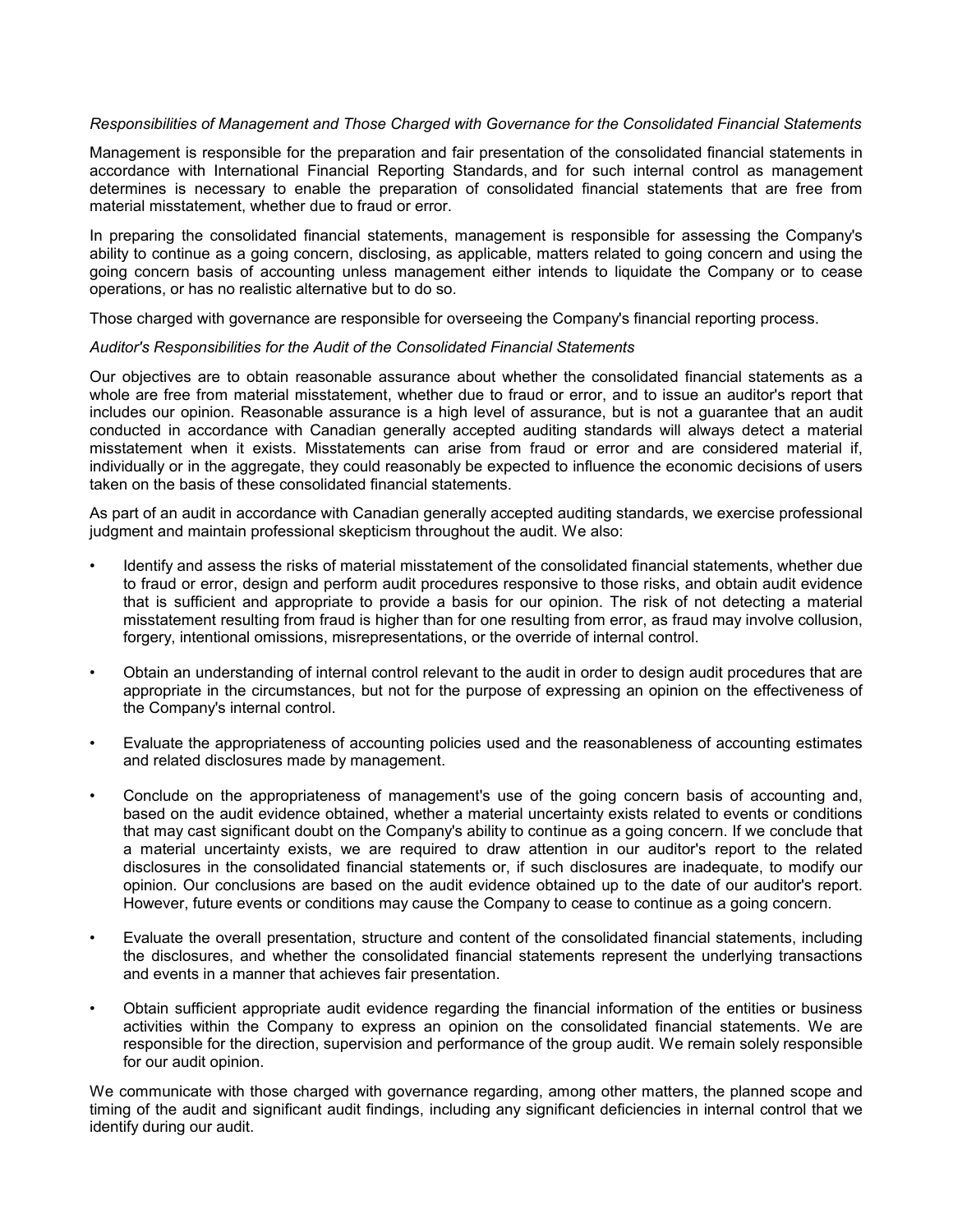We also provide those charged with governance with a statement that we have complied with relevant ethical requirements regarding independence, and to communicate with them all relationships and other matters that may reasonably be thought to bear on our independence, and where applicable, related safeguards.

The engagement partner on the audit resulting in this independent auditor's report is Stephen McCourt.

RSM Canada LLP

Chartered Professional Accountants Licensed Public Accountants April 11, 2022 Toronto, Ontario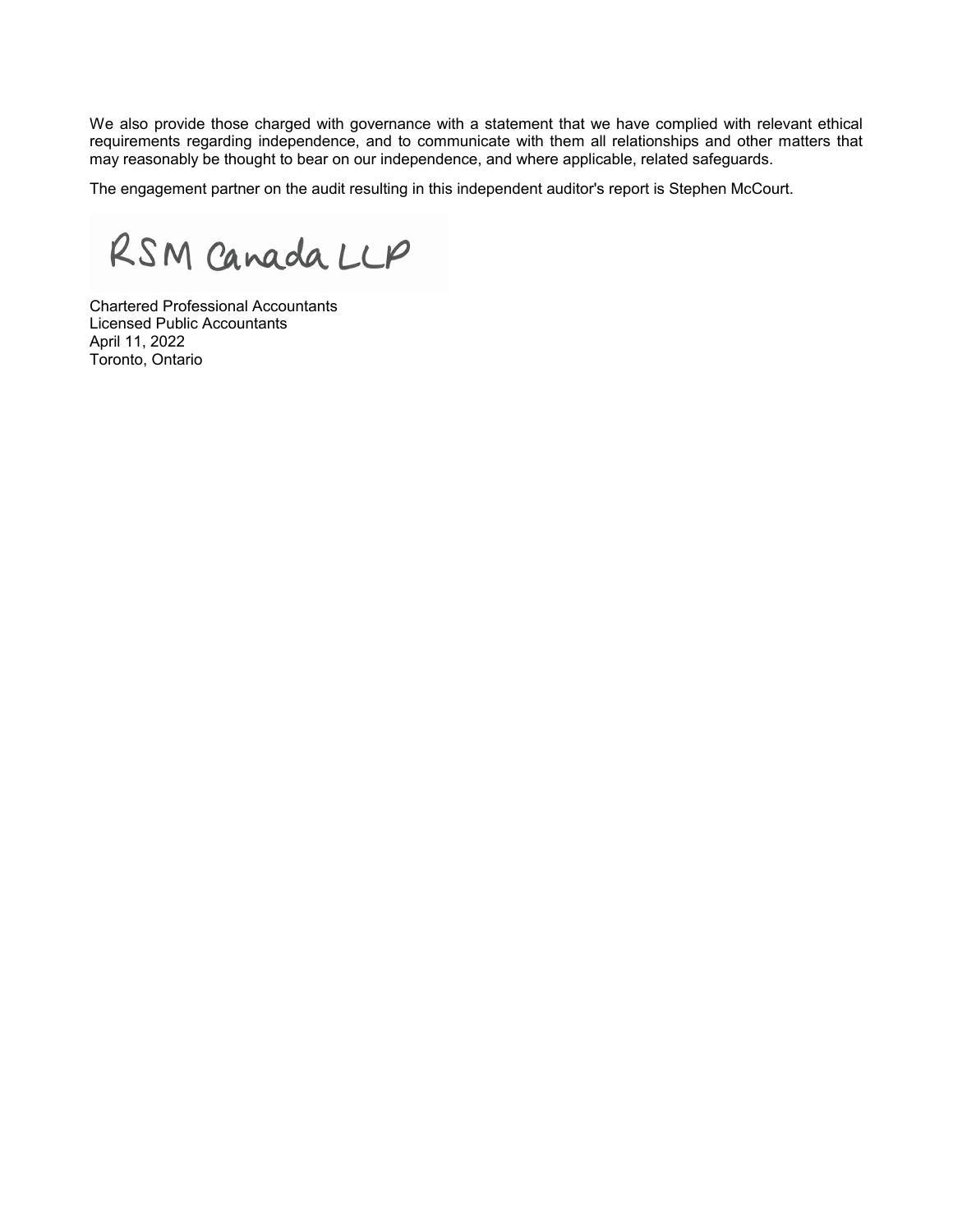# **CONSOLIDATED STATEMENTS OF FINANCIAL POSITION**

*(expressed in Canadian dollars)*

|                                                                                                                                  | December 31<br>2021 |    | December 31<br>2020 |
|----------------------------------------------------------------------------------------------------------------------------------|---------------------|----|---------------------|
| As at                                                                                                                            |                     |    |                     |
| <b>ASSETS</b>                                                                                                                    |                     |    |                     |
| Current                                                                                                                          |                     |    |                     |
| Cash and cash equivalents                                                                                                        | \$<br>918,383       | \$ | 3,645,426           |
| Sales tax receivable                                                                                                             | 16,788              |    | 12,347              |
| Prepaid expenses and deposits                                                                                                    | 162,589             |    | 388,716             |
|                                                                                                                                  | 1,097,760           |    | 4,046,489           |
| Investment in Voltage Metals Inc. (note 12)                                                                                      | 50,000              |    |                     |
| Investment in Tortuga Resources Inc.                                                                                             | 1                   |    | $\mathbf{1}$        |
|                                                                                                                                  | \$<br>1,147,761     | \$ | 4,046,490           |
|                                                                                                                                  |                     |    |                     |
| <b>LIABILITIES</b>                                                                                                               |                     |    |                     |
| Current                                                                                                                          |                     |    |                     |
| Accounts payable and accrued liabilities (note 7)                                                                                | \$<br>395,190       | \$ | 492,545             |
| Loans from related parties (note 13)                                                                                             |                     |    | 103,000             |
|                                                                                                                                  | 395,190             |    | 595,545             |
| <b>EQUITY</b>                                                                                                                    |                     |    |                     |
| Share capital (note 8)                                                                                                           | 25,534,536          |    | 23,672,863          |
| Contributed surplus                                                                                                              | 5,483,901           |    | 5,632,438           |
| Warrants (note 9)                                                                                                                | 2,577,867           |    | 2,657,055           |
| Deficit                                                                                                                          | (32, 843, 733)      |    | (28, 511, 411)      |
|                                                                                                                                  |                     |    |                     |
|                                                                                                                                  | 752,571             |    | 3,450,945           |
|                                                                                                                                  | \$<br>1,147,761     | \$ | 4,046,490           |
| Nature of operations and going concern (note 1)<br>Commitments and contingencies (note 14)<br><b>Subsequent events (note 19)</b> |                     |    |                     |

Director (Signed)

**Approved by the Board of Directors** *"David Petroff" "Thomas Layton Croft"*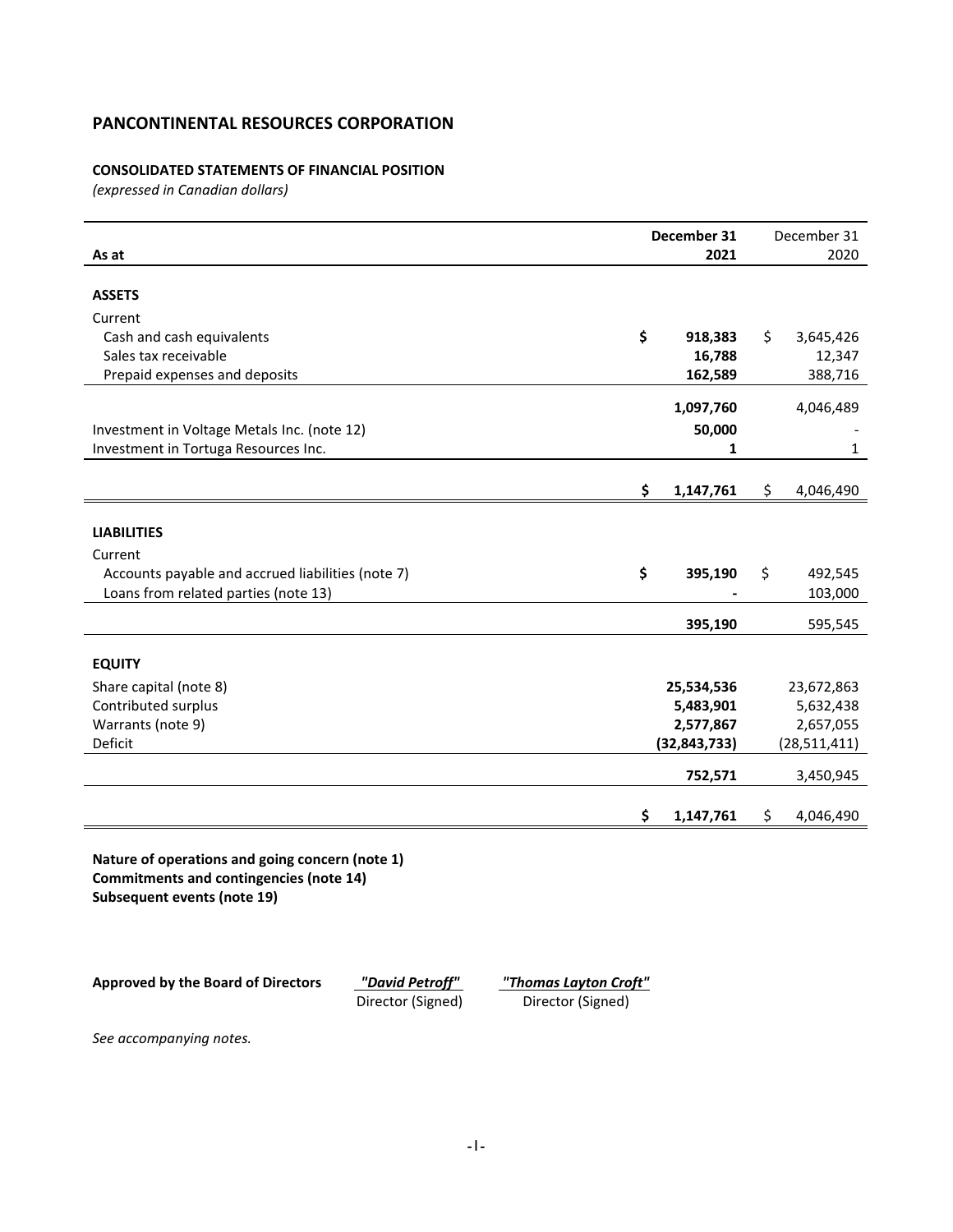# **CONSOLIDATED STATEMENTS OF OPERATIONS AND COMPREHENSIVE LOSS**

*(expressed in Canadian dollars)*

| Years ended December 31,                              |    | 2021        | 2020              |
|-------------------------------------------------------|----|-------------|-------------------|
|                                                       |    |             |                   |
| <b>Other Income</b>                                   |    |             |                   |
| Exploration and evaluation recovery (notes 11, 12)    | \$ | 850.000     | \$<br>150,000     |
| Interest income                                       |    | 2,898       | 9,307             |
| Royalty revenue (note 15)                             |    |             | 3,737             |
|                                                       |    | 852,898     | 163,044           |
|                                                       |    |             |                   |
| <b>Expenses</b>                                       |    |             |                   |
| Corporate and administrative (notes 10, 13)           |    | 1,565,847   | 730,474           |
| Exploration and evaluation (notes 11, 13)             |    | 3,176,698   | 1,716,417         |
| Share-based payments (notes 8, 13)                    |    | 426,423     | 587,616           |
| Loss (Gain) on debt settlement (notes 8, 13)          |    | (15, 450)   | 9,000             |
| Foreign exchange loss                                 |    | 31,702      | 145,883           |
|                                                       |    | 5,185,220   | 3,189,390         |
| Net loss and comprehensive loss                       | Ŝ. | (4,332,322) | \$<br>(3,026,346) |
|                                                       |    |             |                   |
| Basic and diluted loss per share (note 16)            | \$ | (0.017)     | \$<br>(0.014)     |
|                                                       |    |             |                   |
| Weighted average number of common shares outstanding: |    |             |                   |
| <b>Basic and diluted</b>                              |    | 247,843,963 | 216,338,578       |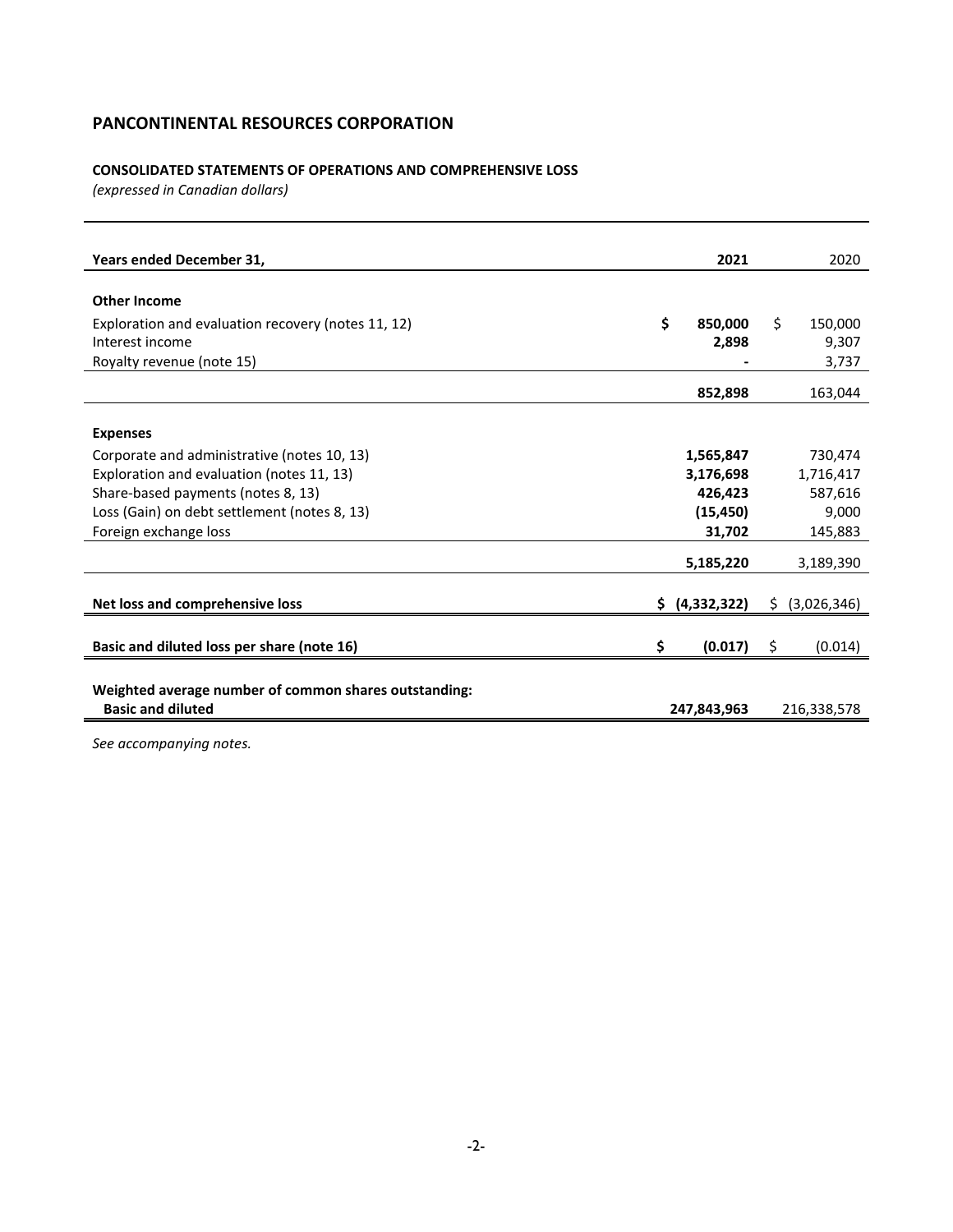# **CONDENSED INTERIM CONSOLIDATED STATEMENTS OF CHANGES IN EQUITY**

*(expressed in Canadian dollars)*

|                                                | Share capital |    |               |   | Contributed |    |                 |                 |                |
|------------------------------------------------|---------------|----|---------------|---|-------------|----|-----------------|-----------------|----------------|
|                                                | <b>Number</b> |    | <b>Amount</b> |   | surplus     |    | <b>Warrants</b> | <b>Deficit</b>  | Total          |
| Balance, December 31, 2019                     | 177,697,290   | S. | 20,088,201    | Ś | 4,670,433   | S. | 702,437         | \$ (25,485,065) | \$<br>(23,994) |
| Units issued by private placements (notes 8,9) | 63,000,000    |    | 3,804,169     |   |             |    | 2,255,831       |                 | 6,060,000      |
| Finder warrants (notes 8,9)                    |               |    |               |   |             |    | 95,748          |                 | 95,748         |
| Shares issued for mineral property (note 8)    | 1,300,000     |    | 78,000        |   |             |    |                 |                 | 78,000         |
| Shares issued for debt (note 8)                | 417,500       |    | 41,750        |   |             |    |                 |                 | 41,750         |
| Share issuance costs                           |               |    | (386, 329)    |   |             |    |                 |                 | (386, 329)     |
| Exercise of options (note 8)                   | 350,000       |    | 47,072        |   | (22, 572)   |    |                 |                 | 24,500         |
| Warrants expired                               |               |    |               |   | 396,961     |    | (396, 961)      |                 |                |
| Share-based payments (note 8)                  |               |    |               |   | 587,616     |    |                 |                 | 587,616        |
| Net loss for the year                          |               |    |               |   |             |    |                 | (3,026,346)     | (3,026,346)    |
| Balance, December 31, 2020                     | 242,764,790   |    | 23,672,863    |   | 5,632,438   |    | 2,657,055       | (28, 511, 411)  | 3,450,945      |
| Shares issued for mineral property (note 8)    | 1,250,000     |    | 212,500       |   |             |    |                 |                 | 212,500        |
| Shares issued for debt (note 8)                | 515,000       |    | 87,550        |   |             |    |                 |                 | 87,550         |
| Exercise of options (note 8)                   | 5,725,000     |    | 1,234,460     |   | (574, 960)  |    |                 |                 | 659,500        |
| Exercise of warrants (note 8)                  | 3,542,500     |    | 327,163       |   |             |    | (79, 188)       |                 | 247,975        |
| Share-based payments (note 8)                  |               |    |               |   | 426,423     |    |                 |                 | 426,423        |
| Net loss for the year                          |               |    |               |   |             |    |                 | (4,332,322)     | (4,332,322)    |
|                                                |               |    |               |   |             |    |                 |                 |                |
| Balance, December 31, 2021                     | 253,797,290   |    | 25,534,536    |   | 5,483,901   |    | 2,577,867       | \$ (32,843,733) | 752,571        |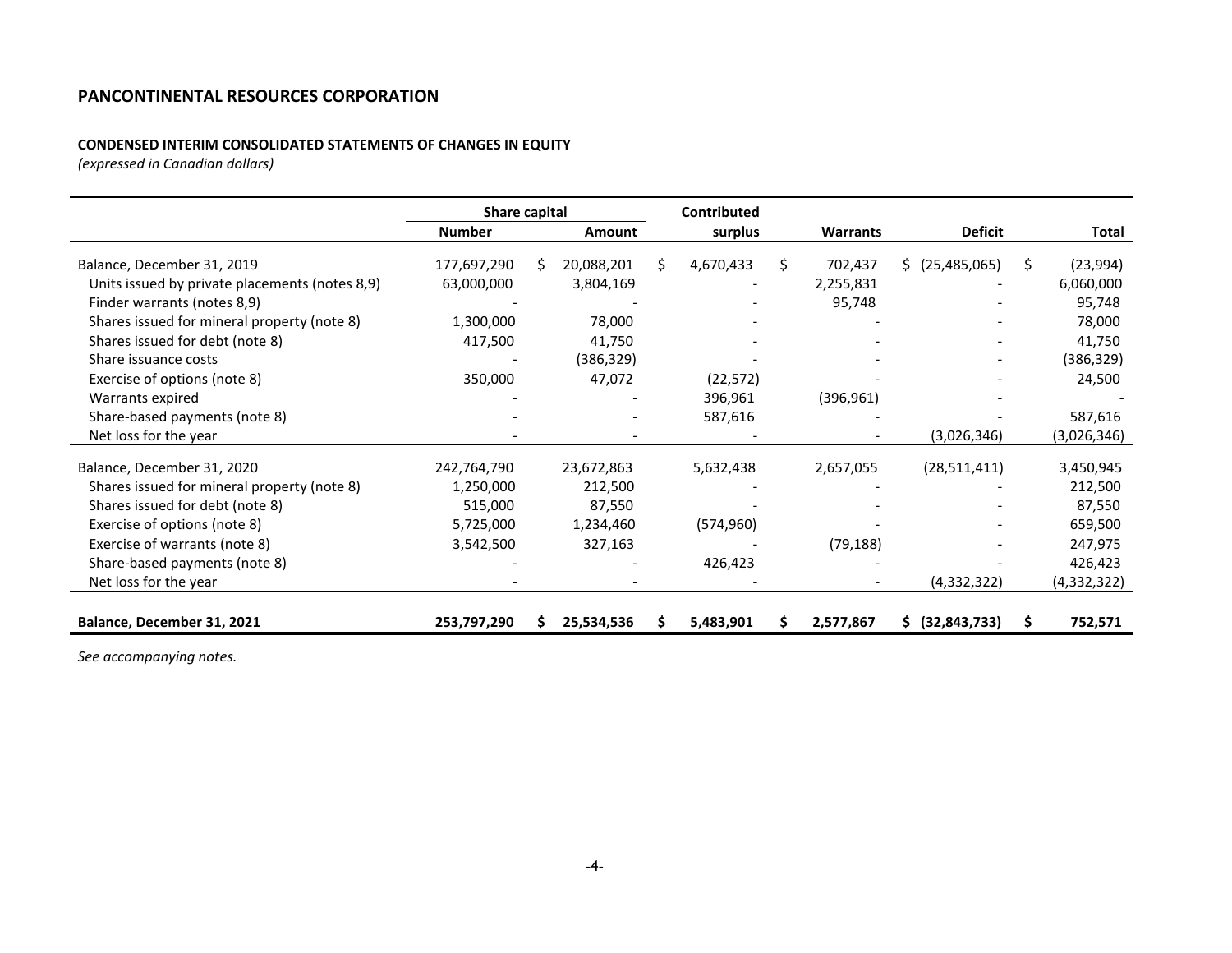# **NOTES TO THE CONSOLIDATED FINANCIAL STATEMENTS**

*(expressed in Canadian dollars)*

# **For the years ended December 31, 2021 and 2020**

# **PANCONTINENTAL RESOURCES CORPORATION**

# **CONSOLIDATED STATEMENTS OF CASH FLOWS**

*(expressed in Canadian dollars)*

| Years ended December 31,                           |    | 2021           |    | 2020                 |
|----------------------------------------------------|----|----------------|----|----------------------|
| <b>Operating activities</b>                        |    |                |    |                      |
| Loss for the year                                  |    | \$ (4,332,322) |    | \$ (3,026,346)       |
| Adjustments to reconcile loss to net cash used:    |    |                |    |                      |
| Share-based payments                               |    | 426,423        |    | 587,616              |
| Shares issued for mineral properties               |    | 212,500        |    | 78,000               |
| Loss (Gain) on debt settlement                     |    | (15, 450)      |    | 9,000                |
| Recovery of exploration and evaluation             |    | (50,000)       |    |                      |
| Unrealized foreign exchange                        |    | 2,779          |    | 110,387              |
|                                                    |    |                |    | (2, 241, 343)        |
|                                                    |    | (3,756,070)    |    |                      |
| Net changes in non-cash working capital items      |    |                |    |                      |
| Royalty revenue receivable<br>Sales tax receivable |    | (4, 441)       |    | 5,971                |
| Prepaid expenses and deposits                      |    | 225,828        |    | 34,058<br>(381, 202) |
| Accounts payable and accrued liabilities           |    | (98, 992)      |    | 327,657              |
|                                                    |    |                |    |                      |
|                                                    |    | (3,633,675)    |    | (2, 254, 859)        |
| <b>Financing activities</b>                        |    |                |    |                      |
| Related party loan repayments (note 12)            |    |                |    | (19, 362)            |
| Units issued by private placements                 |    |                |    | 6,060,000            |
| Proceeds from exercise of warrants                 |    | 247,975        |    |                      |
| Proceeds from exercise of options                  |    | 659,500        |    | 24,500               |
| Share issuance costs                               |    |                |    | (290, 581)           |
|                                                    |    | 907,475        |    | 5,774,557            |
|                                                    |    |                |    |                      |
| Net change in cash                                 |    | (2,726,200)    |    | 3,519,698            |
| Cash and cash equivalents, beginning of year       |    | 3,645,426      |    | 224,808              |
| Effect of exchange rate changes on cash            |    | (843)          |    | (99,080)             |
|                                                    |    |                |    |                      |
| Cash and cash equivalents, end of year             | Ś. | 918,383        | Ś. | 3,645,426            |
|                                                    |    |                |    |                      |
| <b>Supplemental disclosure</b>                     |    |                |    |                      |
| Shares issued for debt                             | \$ | 87,550         | \$ | 41,750               |
| Receipt of Voltage Metals Inc. common shares       | \$ | 50,000         | \$ |                      |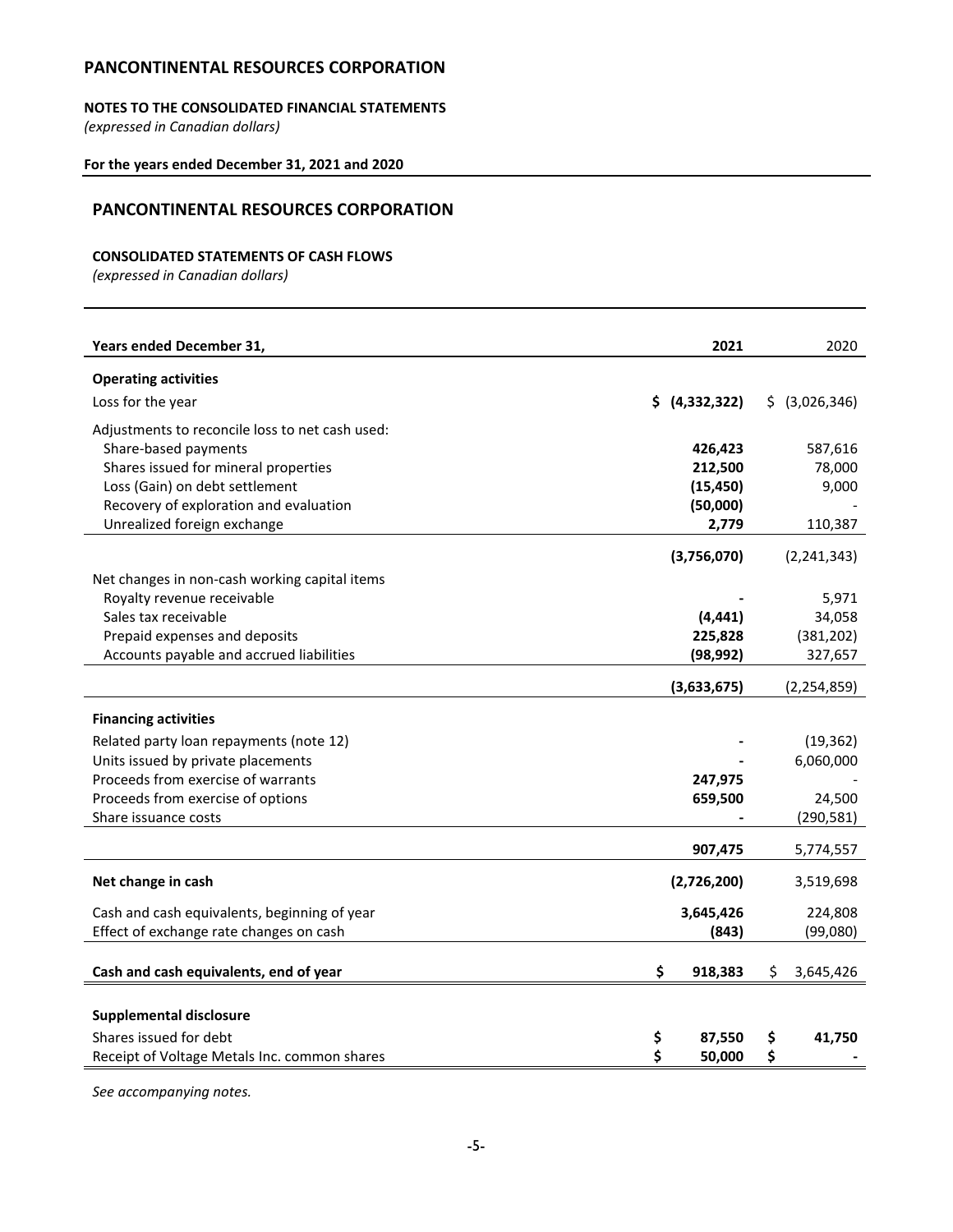# **NOTES TO THE CONSOLIDATED FINANCIAL STATEMENTS**

*(expressed in Canadian dollars)*

### **For the years ended December 31, 2021 and 2020**

### **1. NATURE OF OPERATIONS AND GOING CONCERN**

Pancontinental Resources Corporation (the "Company"), is a publicly-listed exploration company involved in the business of acquiring and exploring mineral properties. The Company's shares are listed on the TSX Venture Exchange under the trading symbol "PUC" and on the United States OTCQB Venture Market under the trading symbol "PUCCF". The address of the Company's registered office is 217 Queen Street West, Suite 401, Toronto, Ontario, M5V 0R2.

### Going Concern

The business of exploration, development and mining of minerals involves a high degree of risk and there can be no assurances that future exploration activities will result in the discovery of economically recoverable mineral deposits. The success and continuation of the Company as a going concern is dependent upon the Company's ability to arrange financing, which in part, depends on prevailing market conditions, acquiring or discovering economically viable mineral properties, exploration success, and securing title and beneficial interest in its properties.

Further funds will be required for the Company to continue as a going concern, fulfil its obligations and fund its activities. The Company does not produce revenues from its exploration activities or have a regular source of cash flow. There can be no assurance that the Company will be able to obtain sufficient financing in the future or at favourable terms.

As at December 31, 2021, the Company had working capital of \$702,570 (December 31, 2020 - \$3,450,944), incurred losses for the current year of \$4,332,322 (2020 - \$3,026,346), and, had an accumulated deficit of \$32,843,733 (December 31, 2020 - \$28,511,411).

These consolidated financial statements have been prepared using accounting principles applicable to a going concern, which assume that the Company will be able to realize its assets and discharge its liabilities in the normal course of operations. However, due to uncertainties surrounding a number of factors, such as, but not limited to, the ability to raise additional funds, ability to acquire mineral properties, exploration results, prices of underlying commodities, investor sentiment and financial market conditions, it is not possible to predict if this assumption will prove to be accurate. These factors indicate the existence of material uncertainties that may cast significant doubt about the Company's ability to continue as a going concern.

These financial statements do not include the necessary adjustments to reflect the recoverability and classification of recorded assets and liabilities and related expenses that might be necessary should the Company be unable to continue as a going concern. Such adjustments could be material.

#### COVID-19

In March 2020, the World Health Organization declared a global pandemic related to COVID-19. Its impact on global economies has been far-reaching and businesses around the world have been forced to cease or limit operations for long or indefinite periods of time.

There is significant ongoing uncertainty surrounding COVID-19 and the extent and duration of the impacts that it may have on our financial position and results, exploration activities, workers, partners, consultants, suppliers and on global financial markets. The Company has taken measures to contain the spread of COVID-19 and is proceeding with its exploration activities, as long as the work environment remains safe.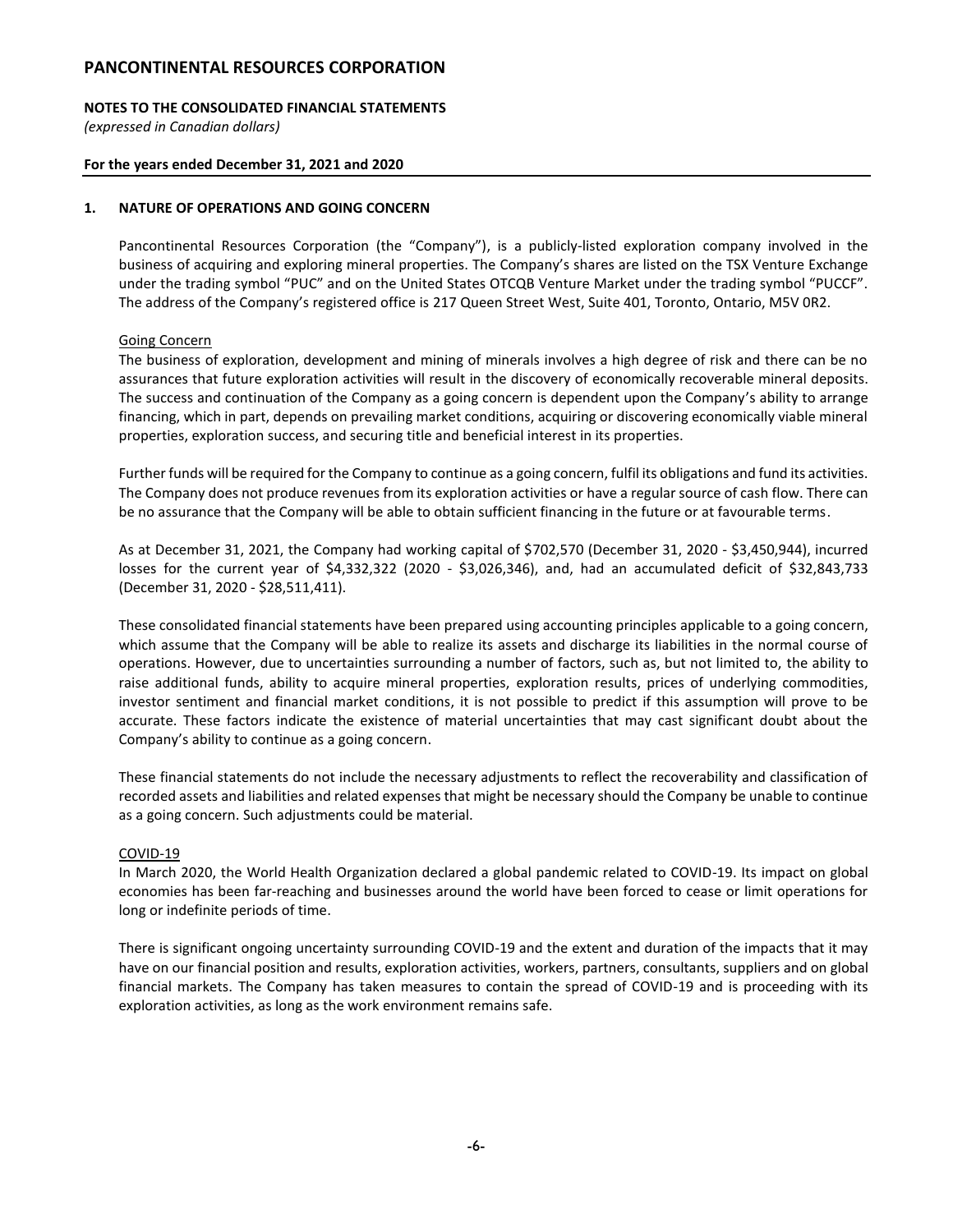### **NOTES TO THE CONSOLIDATED FINANCIAL STATEMENTS**

*(expressed in Canadian dollars)*

### **For the years ended December 31, 2021 and 2020**

### **2. BASIS OF PREPARATION**

# **Statement of Compliance**

These consolidated financial statements have been prepared in accordance with International Financial Reporting Standards ("IFRS") as issued by the International Accounting Standards Board ("IASB") and interpretations of the IFRS Interpretations Committee ("IFRIC").

These consolidated financial statements for the year ended December 31, 2021 were approved and authorized for issue by the Company's board of directors on April 11, 2022.

### **Basis of Consolidation and Presentation**

These consolidated financial statements include the accounts of the Company and its wholly-owned subsidiaries: Pancon Resources Carolinas Corp. ("PRC") (formerly, Palmetto Mining Corporation), a United States company; and, Maya Gold Corporation S.A. de C.V., an inactive Honduras company. All significant inter-company transactions and balances have been eliminated upon consolidation.

These consolidated financial statements are prepared on the historical cost basis, except for financial instruments classified as fair value through profit and loss. These consolidated financial statements are presented in Canadian dollars, which is the Company's and PRC's functional currency.

### **3. ACCOUNTING ESTIMATES AND JUDGEMENTS**

The preparation of financial statements requires the Company's management to make certain estimates and judgements that they consider reasonable and realistic. These estimates and judgements are based on historical experience, future expectations, economic conditions and other factors. Despite regular reviews, changes in circumstances and assumptions may result in changes in these estimates and judgements, which could materially impact the reported amount of the Company's assets, liabilities, equity or earnings. By their nature, estimates and judgements are subject to measurement uncertainty and actual results could vary from estimates.

Significant estimates relate to:

- measurement of share-based payments and warrant valuation;
- measurement of shares issued to acquire mineral properties and settle debt;
- measurement and impairment of investments;
- recognition of deferred tax assets and liabilities; and,
- establishment of provisions.

Significant judgements relate to:

- ability to continue as a going concern;
- functional currency of the Company and its subsidiary; and,
- choice of accounting policy for exploration and evaluation.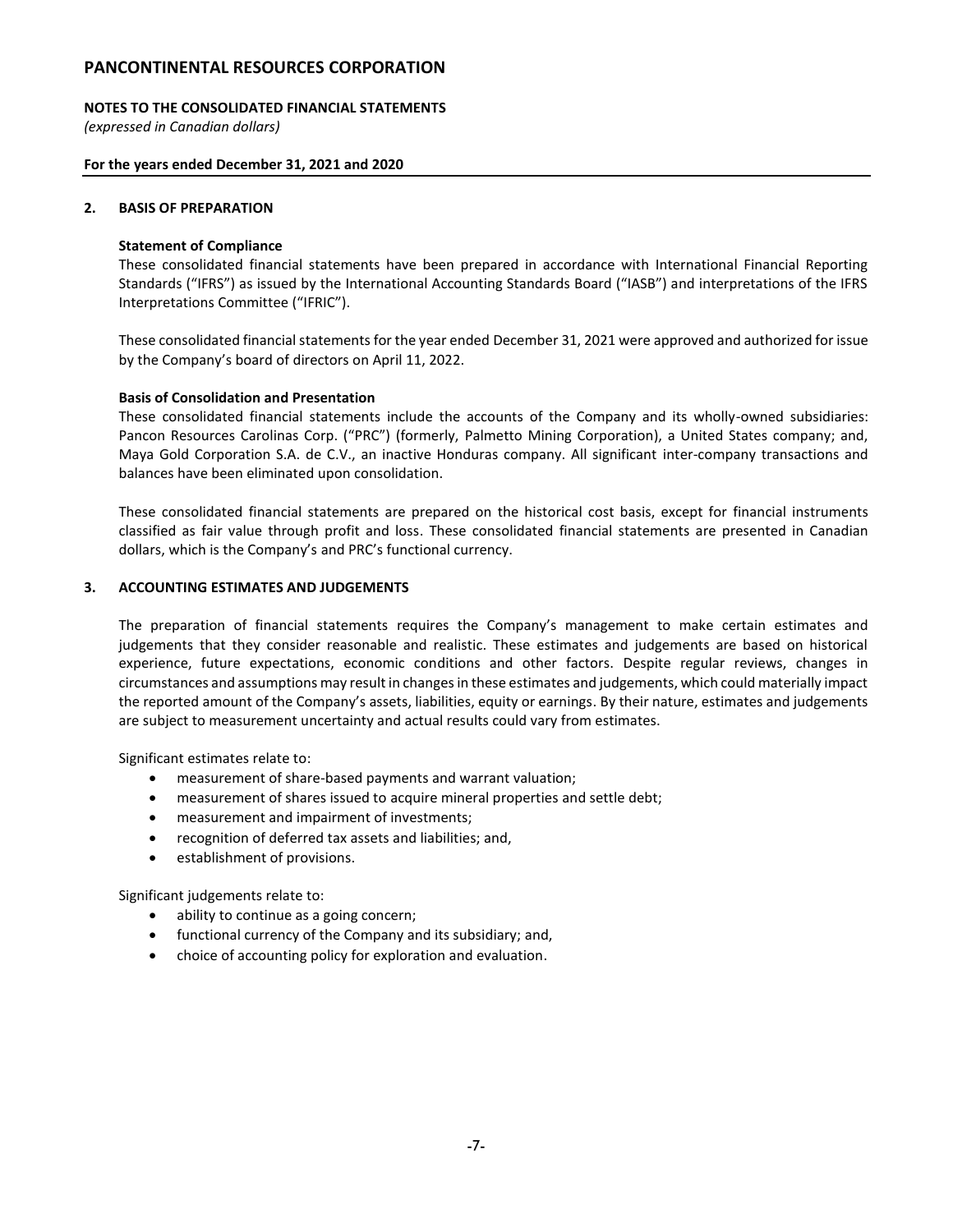### **NOTES TO THE CONSOLIDATED FINANCIAL STATEMENTS**

*(expressed in Canadian dollars)*

### **For the years ended December 31, 2021 and 2020**

### **4. SIGNIFICANT ACCOUNTING POLICIES**

The accounting policies set out below have been applied consistently to all years presented in these consolidated financial statements.

### **Cash and cash equivalents**

Cash and cash equivalents includes cash on hand, term deposits and other short-term highly liquid investments with original maturities of three months or less.

### **Exploration and Evaluation**

The Company expenses exploration and evaluation expenditures as incurred. Exploration and evaluation expenditures include acquisition cost of mineral properties, property payments and evaluation activities. Once a project has been established as commercially viable and technically feasible, related development expenditures are first tested for impairment and then capitalized. This includes costs incurred in preparing the site for mining operations. Capitalization ceases when the mine is capable of commercial production, with the exception of development costs that give rise to a future benefit.

Option payments received from optionees are treated as a recovery of the related exploration and evaluation properties costs and are credited to income. Option payments are at the discretion of the optionee, and accordingly, are recorded on a cash basis.

### **Financial Instruments**

The classification of a financial instrument is made at the time it is initially recognized, namely when the entity becomes a party to the contractual provisions of the instrument. Financial assets and liabilities are measured at amortized cost, unless they are required to be measured at fair value through profit and loss (FVTPL) or if the Company has opted to measure them at FVTPL.

A debt instrument that meets both the business model test and cash flow characteristics test must be measured at amortized cost (net of any write down for impairment) unless the asset is designated at FVTPL, under the fair value option.

Equity instruments that are held for trading are classified as FVTPL. For other equity instruments, on the day of acquisition the Company can make an irrevocable election (on an instrument-by-instrument basis) to designate them as fair value through other comprehensive income (FVTOCI).

If certain conditions are met, the classification of a financial asset, debt instrument or equity instrument may subsequently need to be reclassified.

#### Financial assets and liabilities at FVTPL

Financial assets and liabilities carried at FVTPL are initially recorded at fair value. Transaction costs and any realized or unrealized gains or losses arising from changes in the fair value of the financial asset or liability held at FVTPL are included in the consolidated statements of operations and comprehensive loss in the period in which they arise.

#### Financial assets and liabilities at amortized cost

Financial assets and liabilities at amortized cost are initially recognized at fair value plus or minus transaction costs, respectively, and subsequently carried at amortized cost less any impairment.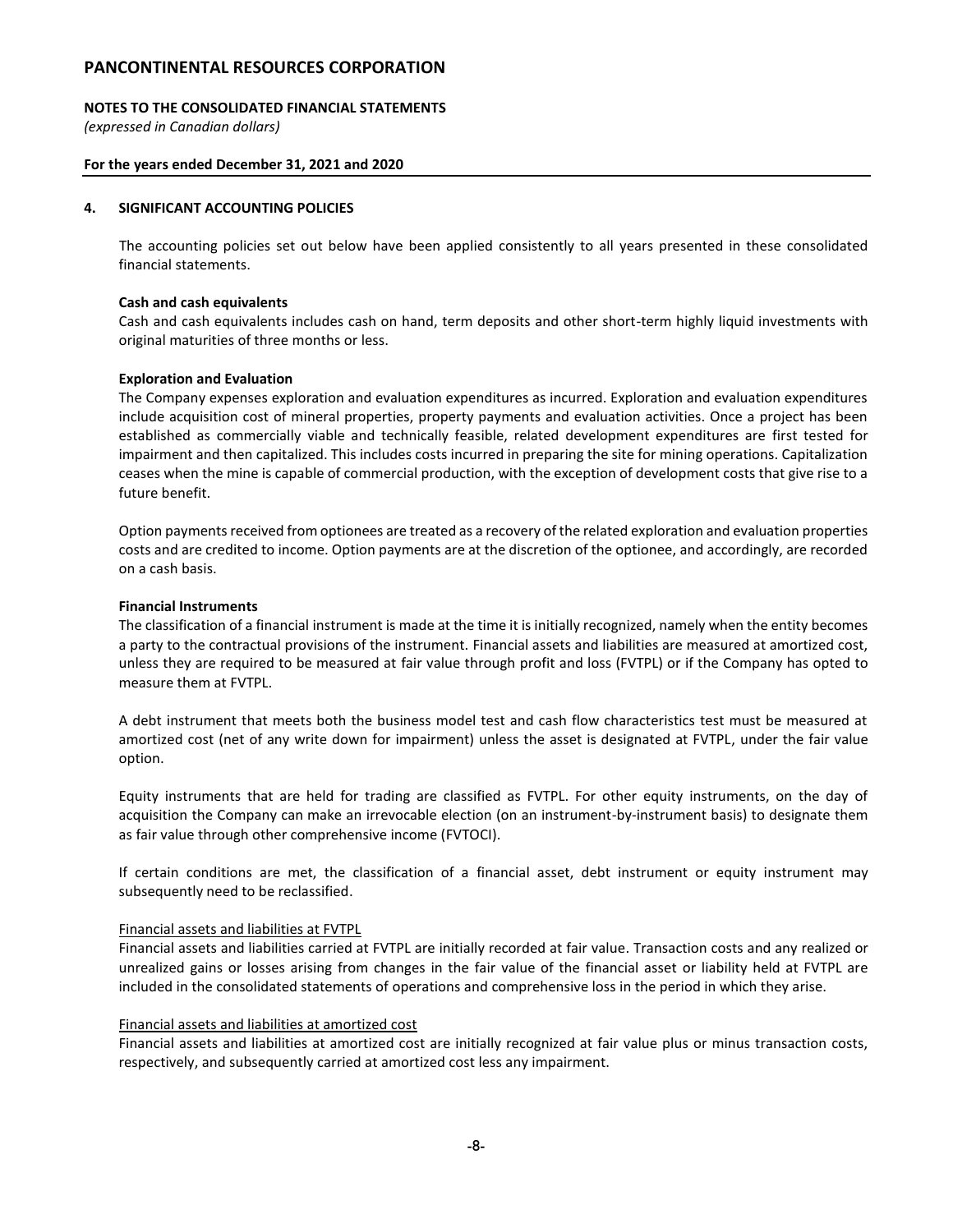# **NOTES TO THE CONSOLIDATED FINANCIAL STATEMENTS**

*(expressed in Canadian dollars)*

### **For the years ended December 31, 2021 and 2020**

# **SIGNIFICANT ACCOUNTING POLICIES (continued)**

A financial asset is measured at amortized cost if it meets both of the following conditions and is not designated at FVTPL:

- It is held within a business model whose objective is to hold the financial asset to collect the contractual cash flows associated with the financial asset instead of selling the financial asset for a profit or loss;
- Its contractual terms give rise to cash flows that are solely payments of principal and interest.

### Derecognition of financial liabilities

The Company derecognizes financial liabilities only when its obligations under the financial liabilities are discharged, cancelled or expired. Generally, the difference between the carrying amount of the financial liability derecognized and the consideration paid and payable, including any non-cash assets transferred or liabilities assumed, is recognized in the consolidated statement of operations and comprehensive loss.

#### **Foreign Currency Translation**

Foreign currency transactions are initially recorded in the entity's functional currency at the transaction date exchange rate. At each reporting date, monetary assets and liabilities that are denominated in a foreign currency are translated into the functional currency using the end of the reporting period exchange rate. All foreign currency adjustments are recognized in the statement of operations and comprehensive loss.

#### **Income Taxes**

Income tax is recognized in profit or loss except to the extent that it relates to items recognized directly in equity. Current tax expense is the expected tax payable on taxable income for the period using tax rates enacted or substantively enacted at period end, adjusted for amendments to tax payable with regards to previous periods.

Deferred assets and liabilities are recognized for the future tax consequences attributable to the difference between the consolidated financial statement carrying amounts of existing assets and liabilities and their respective tax bases. Deferred tax assets and liabilities are measured using substantively enacted tax rates expected to apply when the asset is realized or the liability settled. Deferred income tax assets are recorded to recognize tax benefits only to the extent that, based on available evidence, it is probable that they will be recognized.

#### **Interest**

The Company classifies interest received and interest paid as an operating cash flow within the statement of cash flows.

#### **Leases**

This standard provides a comprehensive model for the identification, measurement and disclosure of lease arrangements. This standard eliminates the classification of material leases as either an operating or finance lease, and instead, these leases are to be recognized as assets and liabilities.

At inception of a contract, the Company assesses whether a contract is, or contains, a lease. A contract is, or contains, a lease if the contracts conveys the right to control the use of an identified asset for a period of time in exchange for consideration.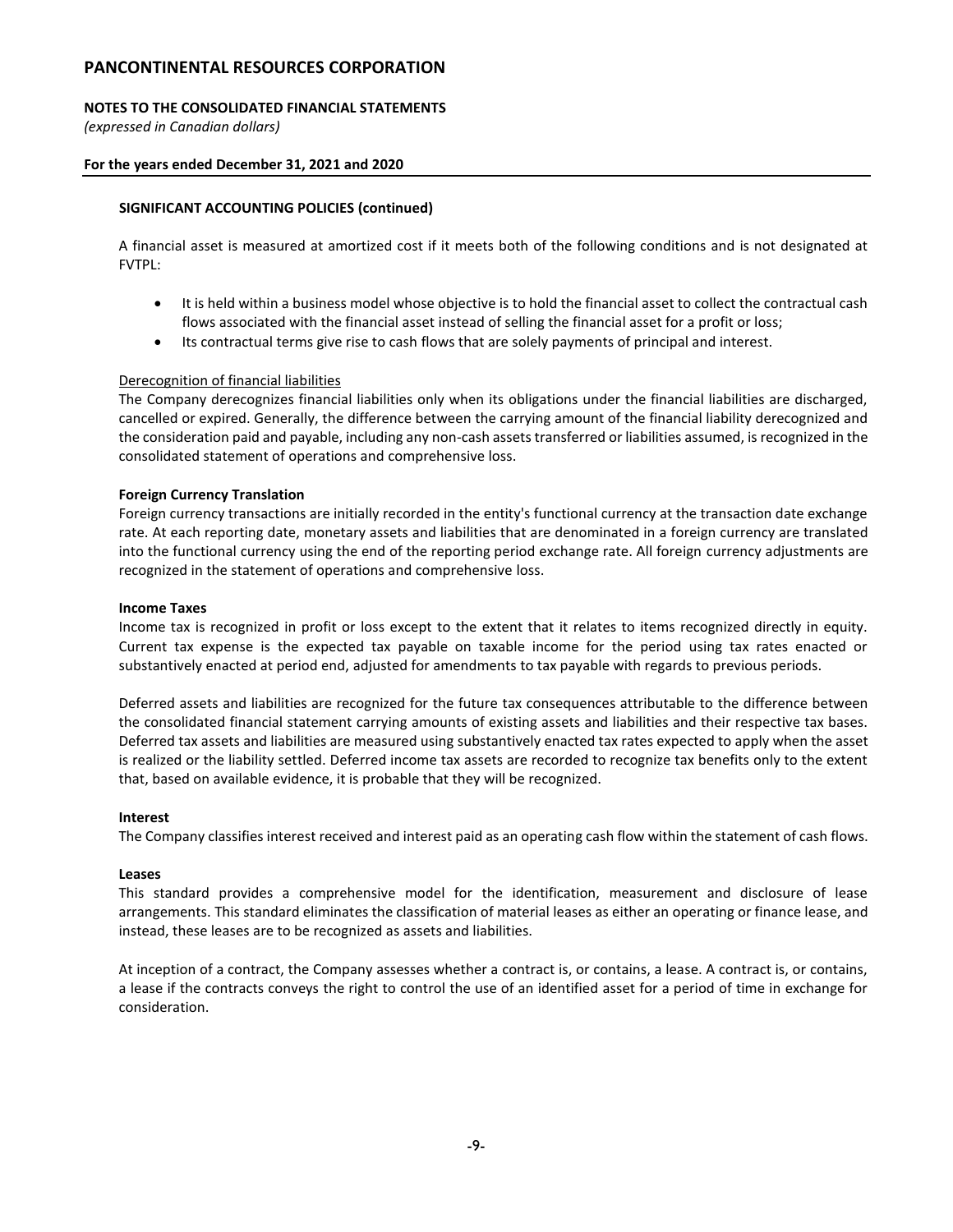# **NOTES TO THE CONSOLIDATED FINANCIAL STATEMENTS**

*(expressed in Canadian dollars)*

### **For the years ended December 31, 2021 and 2020**

### **SIGNIFICANT ACCOUNTING POLICIES (continued)**

To assess whether a contract conveys the right to control the use of an identified asset, the Company assesses whether:

- The contract involves the use of an identified asset this may be specific explicitly or implicitly, and should be physically distinct or represent substantially all of the capacity of a physically distinct asset. If the supplier has a substantive substitution right, then the asset is not identified;
- The Company has the right to obtain substantially all of the economic benefit from use of the asset throughout the period of use; and
- The Company has the right to direct the use of the asset. The Company has this right when is has the decisionmaking rights that are most relevant to changing how and for what purpose the asset is used.

If a contract is assessed to contain a lease, the Company recognizes a lease liability with a corresponding right-of-use ("ROU") asset on the date at which the leased asset is available for use by the Company. ROU assets are measured at cost, which includes the amount of the lease liabilities recognized, initial direct costs incurred, and lease payments made at or before the commencement date less any lease incentives received. ROU assets are depreciated on a straight-line basis over the shorter of their estimated useful life and the lease term. Purchase, renewal and termination options that are reasonably certain of being exercised are also included in the measurement of the lease liability. ROU assets are subject to impairment.

The Company recognizes a lease liability at the commencement date of a lease, measured at the present value of the lease payments to be made over the lease term. The measurement of the Company's lease liabilities depends on the interest rate implicit in the lease used to discount the remaining lease payments. In calculating the present value of lease payments, the Company uses an incremental borrowing rate at the lease commencement date, if the interest rate implicit in the lease is not readily determinable. The incremental borrowing rate is the rate of interest that the Company assumes it would have to pay to borrow over a similar term, the funds necessary to obtain an asset of similar value to the ROU asset in a similar economic environment. Significant assumptions are required to be made on the basis for which the incremental borrowing rate was derived. These assumptions are considered to be a key source of estimation uncertainty. After the commencement date, the amount of lease liabilities is increased to reflect the accretion of interest and reduced for the lease payments made.

The Company uses the following practical expedients and recognition exemptions when assessing leases:

- exemption to not recognize right-of-use ("ROU") assets and liabilities for leases with a remaining lease term of less than 12 months;
- exemption to not recognize ROU assets and liabilities for leases with low value;

The lease liability is remeasured when there is a change in future lease payments arising from a change in index or rate, if there is a change in the Company's estimate of the amount expected to be payable under a residual value guarantee, or if the Company changes its assessment of whether it will exercise a purchase, extension or termination option.

When the lease liability is remeasured in this way, a corresponding adjustment is made to the carrying amount of the right-of-use asset, or is recorded in profit or loss when the carrying amount of the right-of-use asset has been reduced to nil.

#### **Loss per Share**

The computation of loss per share and diluted loss per share amounts are based upon the weighted average number of outstanding common shares during the year. Dilution is calculated based on the net number of common shares issued should "in the money" options and warrants be exercised and the proceeds used to purchase common shares at the weighted average market price in the period.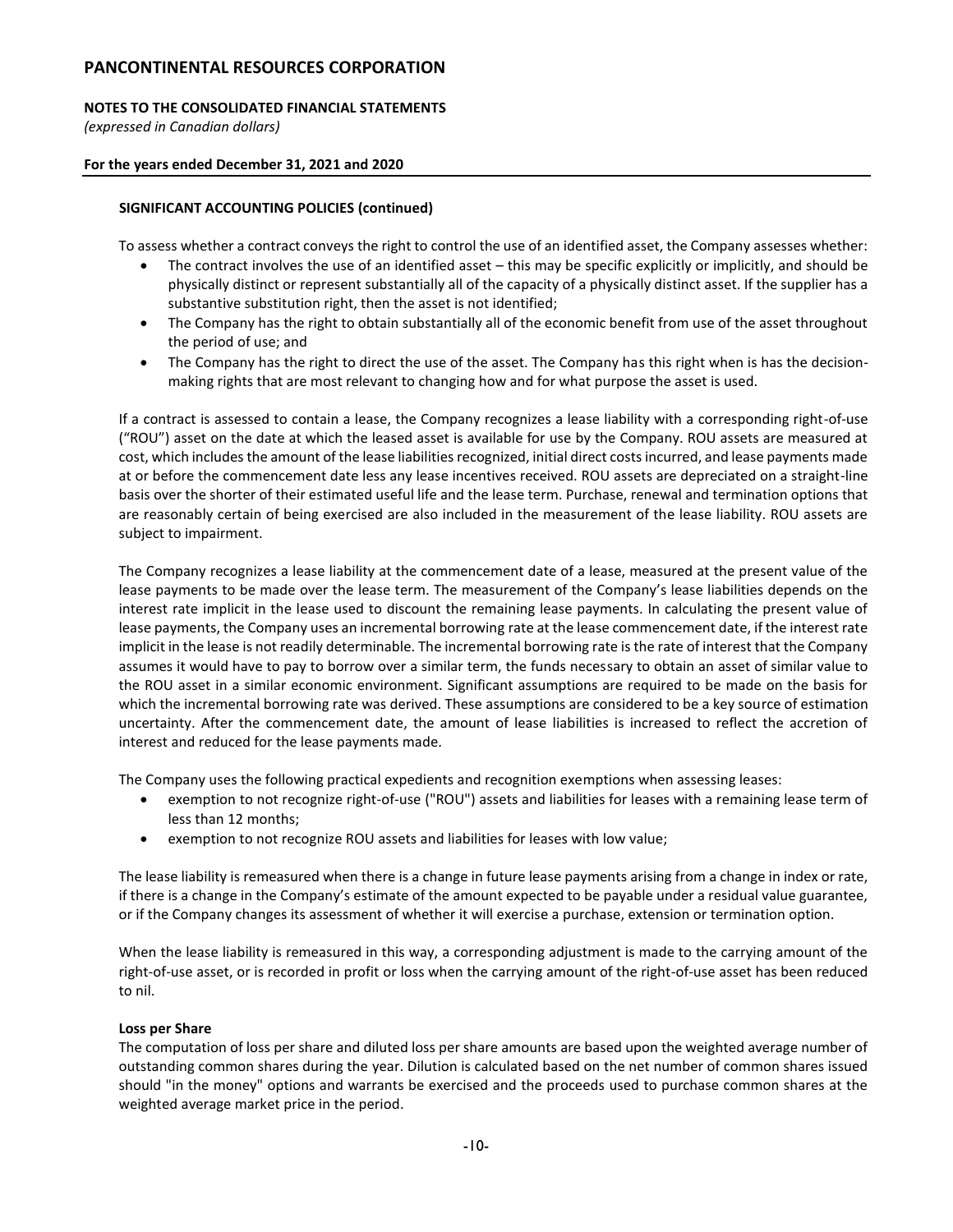### **NOTES TO THE CONSOLIDATED FINANCIAL STATEMENTS**

*(expressed in Canadian dollars)*

### **For the years ended December 31, 2021 and 2020**

### **SIGNIFICANT ACCOUNTING POLICIES (continued)**

#### **Provisions**

A provision is recognized in the consolidated statement of financial position when the Company has a present legal or constructive obligation as a result of a past event, and it is probable that an outflow of economic benefits will be required to discharge the obligation. If the effect is material, provisions are determined by discounting the expected future cash flows at a pre-tax rate that reflects current market assessments of the time value of money and, where appropriate, the risks specific to the liability.

### **Share-based Payments**

The Company accounts for share-based payments using the fair value based method. Each tranche in an award is considered a separate award with its own vesting period and grant date fair value. The fair value of each tranche of options issued to employees and others providing similar services is determined by using the Black-Scholes option pricing model. The fair value of each tranche of options issued to non-employees is determined by the fair value of the goods or services received. If the fair value of goods or services received cannot be reliably measured, then the Black-Scholes option pricing model or share price is used.

The fair value of stock options, adjusted for expected forfeitures, is recognized as share-based payments expense over each tranche's vesting period with an offsetting credit charged to contributed surplus. The applicable contributed surplus is transferred to share capital if and when, the stock options are exercised. The fair value of stock options remains in contributed surplus on expiry of options. Any consideration paid on the exercise of stock options is credited to share capital.

#### **Share Issue Costs**

Share issue costs are recorded as a reduction of share capital.

#### **Royalty Revenue**

Royalty revenue is recognized pursuant to the terms of the applicable royalty agreement and when collection is reasonably assured.

#### **Warrants**

The Company follows the relative fair value method with respect to the measurement of common shares and warrants issued as private placement units. The proceeds from the issuance of units are allocated between share capital and warrants based on their relative fair value. Unit proceeds are allocated to shares and warrants using the Black-Scholes option pricing model and the share price at the time of financing.

If and when the warrants are exercised, the applicable relative fair value recognized in warrants is transferred to share capital. Any consideration paid on the exercise of the warrants is credited to share capital. For those warrants that expire unexercised on maturity, the recorded value is transferred to contributed surplus.

In situations where warrants are issued as consideration for goods and services received and some or all of the goods or services received cannot be specifically identified or reliably measured, then these warrants are measured at the fair value of the share-based payment. The fair value of the share-based payment is determined using the Black-Scholes option pricing model.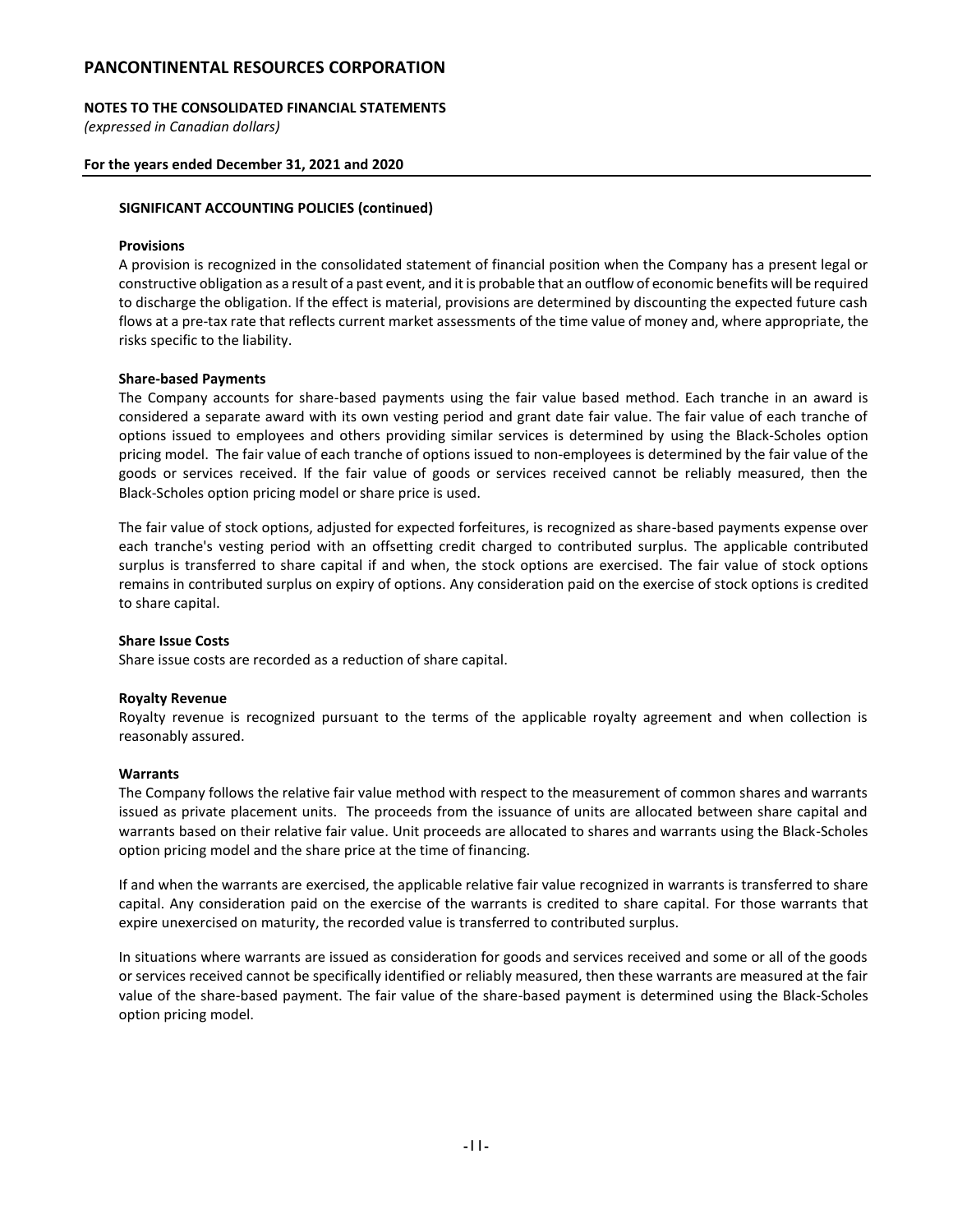# **NOTES TO THE CONSOLIDATED FINANCIAL STATEMENTS**

*(expressed in Canadian dollars)*

### **For the years ended December 31, 2021 and 2020**

### **5. NEW STANDARDS AND INTERPRETATIONS ISSUED, BUT NOT YET ADOPTED**

The following standards have been issued but are not yet effective:

### **IFRS 9 – Financial Instruments**

The IASB has issued an amendment to IFRS 9, Financial Instruments clarifying which fees to include in the test in assessing whether to derecognize a financial liability. Only those fees paid or received between the borrower and the lender, including fees paid or received by either the entity or the lender on the other's behalf are included. The amendment is effective for annual periods beginning on or after January 1, 2022, with early adoption permitted. The Company is currently evaluating the impact of the above standards on its financial performance and financial statement disclosures, but expects any impact would immaterial.

### **IAS 1 – Presentation of Financial Statements**

The IASB has issued an amendment to IAS 1, Presentation of Financial Statements providing a more general approach to the classification of liabilities. The amendment clarifies that the classification of liabilities as current or non-current depends on the rights existing at the end of the reporting period as opposed to management's intentions or expectations of exercising the right to defer settlement of the liability. Management would classify debt as non-current only when the Company complies with all the conditions at the reporting date.

The amendments further clarify that settlement of a liability refers to the transfer of cash, equity instruments, other assets or services to the counterparty. The amendments are effective for annual periods beginning on or after January 1, 2023 and are to be applied retrospectively, with early adoption permitted. The extent of the impact of adoption of this standard has not yet been determined.

# **6. CAPITAL MANAGEMENT**

The Company's objectives when managing capital are: to safeguard its ability to continue as a going concern; and, to have sufficient capital to fund the exploration and development of its mineral properties and the acquisition of other mineral properties for the benefit of its shareholders.

The Company considers its capital structure to consist of shareholder equity. In order to maintain its capital structure the Company is dependent on equity funding and loans from related parties. Funding through equity instruments is comprised of common shares, warrants and incentive stock options. The Board of Directors does not establish quantitative targets on its capital criteria for management, however, it relies on management to review its capital management methods and requirements on an ongoing basis and make adjustments, accordingly, to sustain future development of the business.

There were no changes in the Company's management of its capital during the year. The Company is not subject to any externally imposed capital requirements.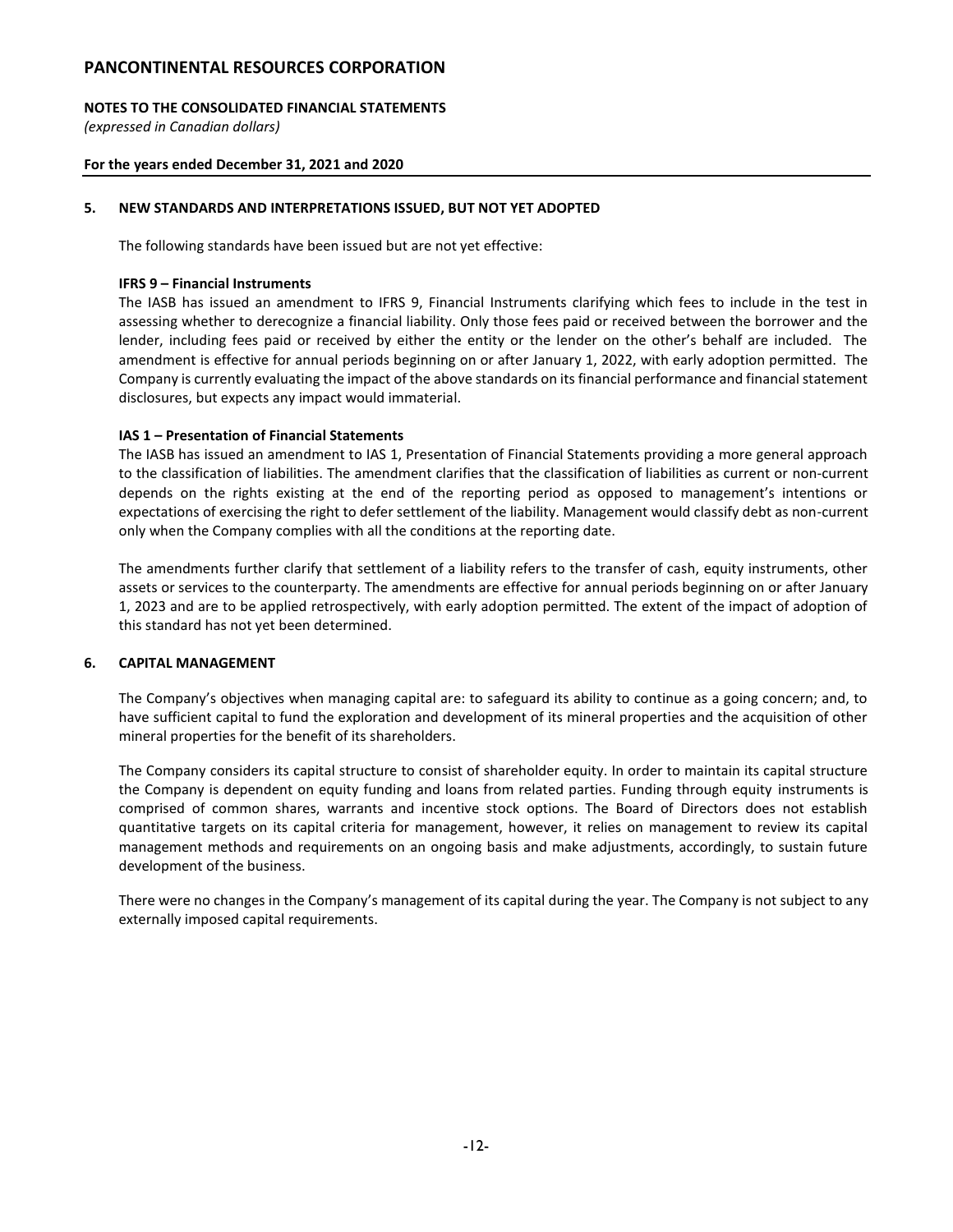# **NOTES TO THE CONSOLIDATED FINANCIAL STATEMENTS**

*(expressed in Canadian dollars)*

### **For the years ended December 31, 2021 and 2020**

### **7. ACCOUNTS PAYABLE AND ACCRUED LIABILITIES**

|                                       | December 31        | December 31       |
|---------------------------------------|--------------------|-------------------|
|                                       | 2021               | 2020              |
| <b>Suppliers</b><br>Related parties * | 171,170<br>224,020 | 463,401<br>29,144 |
|                                       | 395,190            | 492,545           |

 Related party payables and accrued liabilities represent amounts for unpaid fees and/or expenses that are payable to directors/officers or entities controlled by or associated with directors/officers.

### **8. SHARE CAPITAL**

#### **Authorized**

Unlimited common shares Unlimited preferred shares

#### **Shares Issued - Private Placements**

On March 17, 2020, the Company completed a private placement by issuing 37,500,000 units at \$0.08 per unit for gross proceeds of \$3,000,000. Each unit was comprised of one common share and one common share purchase warrant. Each warrant entitles the holder to acquire an additional common share at a price of \$0.12 for a period of sixty (60) months, expiring on March 17, 2025. The fair value of the warrants was estimated at \$1,487,349 using the relative fair value method. In the event the daily volume weighted average trading price is at least \$0.25 per common share for a minimum of 20 consecutive trading days, as traded on the TSX Venture Exchange, the Company has the right to accelerate the expiry date of the warrants, after the expiry of the statutory trading restriction on July 17, 2020, to a date that is twenty days after notice of the accelerated expiry date.

On September 11, 2020, the Company completed a private placement by issuing 25,500,000 units at \$0.12 per unit for gross proceeds of \$3,060,000. Each unit was comprised of one common share and one-half of a common share purchase warrant. Each whole warrant entitles the holder to acquire an additional common share at a price of \$0.18 for a period of twenty-four (24) months, expiring on September 11, 2022. The fair value of the unit warrants was estimated at \$768,482 using the relative fair value method. In the event the daily volume weighted average trading price is at least \$0.30 per common share for a minimum of 20 consecutive trading days, as traded on the TSX Venture Exchange, the Company has the right to accelerate the expiry date of the warrants, after the expiry of the statutory trading restriction on January 11, 2021, to a date that is twenty days after notice of the accelerated expiry date. In addition, the Company issued 1,254,050 broker and finder warrants, whereby each broker and finder warrant entitles the holder to acquire one common share at a price of \$0.12 for a period of twenty-four (24) months. The value of the broker and finder warrants was estimated at \$95,748 using the Black-Scholes option pricing model.

#### **Shares Issued - Mineral Properties**

On June 25, 2020, the Company issued 1,300,000 common shares at \$0.06 per share in accordance with the option agreement for the Montcalm and Nova Projects (Note 11).

On March, 29, 2021, the Company issued 1,250,000 common shares at \$0.17 per share in accordance with the option agreement for the St. Laurent Project (Note 11).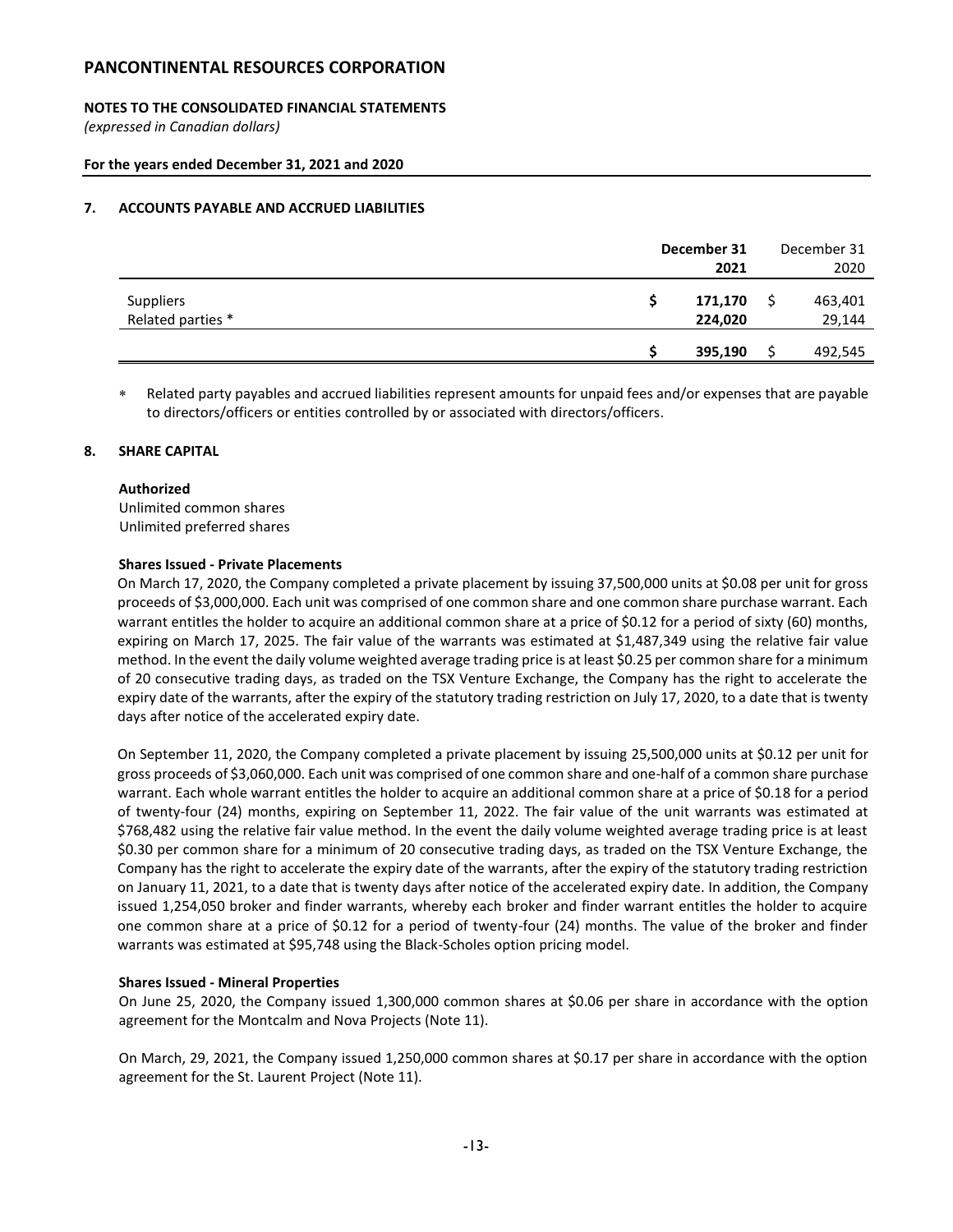### **NOTES TO THE CONSOLIDATED FINANCIAL STATEMENTS**

*(expressed in Canadian dollars)*

### **For the years ended December 31, 2021 and 2020**

#### **SHARE CAPITAL (continued)**

### **Shares Issued - Debt Settlements**

On October 9, 2020, the Company issued 417,500 common shares at \$0.10 per share to a Company officer in settlement of management fees of \$32,750 (Note 13).

On June 22, 2021, the Company issued 515,000 common shares at \$0.17 per share to Company directors in settlement of loans payable of \$103,000 (Note 13).

### **Shares Issued - Stock Options**

During the year ended December 31, 2020, the Company issued 350,000 common shares in connection to the exercise of stock options for proceeds of \$24,500. The fair value of these options was \$22,572, which was transferred from contributed surplus to share capital.

During the year ended December 31, 2021, the Company issued 5,725,000 common shares in connection to the exercise of stock options for proceeds of \$659,500. The fair value of these options was \$574,960, which was transferred from contributed surplus to share capital.

#### **Shares Issued - Warrants**

During the year ended December 31, 2021, the Company issued 3,542,500 common shares in connection to the exercise of unit warrants for proceeds of \$247,975. The fair value of these warrants was \$79,188. The fair value of these warrants was transferred from the warrant reserve account.

#### **Stock Options**

Under the terms of the Company's stock option plan ("Plan"), the Company is authorized to issue up to a maximum of 10% of the issued common shares with an exercise period that is not to exceed ten years. The term, exercise price and vesting conditions of the options are fixed by the Board of Directors at the time of grant.

Stock option transactions and the number of stock options outstanding are as follows:

|                            |             | Weighted<br>average |
|----------------------------|-------------|---------------------|
|                            |             | exercise            |
|                            | Number      | price               |
| Balance, December 31, 2019 | 15,350,000  | \$0.10              |
| Granted (i)                | 7,950,000   | 0.12                |
| Exercised                  | (350,000)   | 0.07                |
| Expired/Cancelled          | (725,000)   | 0.06                |
| Balance, December 31, 2020 | 22,225,000  | \$0.11              |
| Granted (ii)               | 3,985,000   | 0.20                |
| Exercised                  | (5,725,000) | 0.12                |
| Expired/Cancelled          | (200,000)   | 0.12                |
| Balance, December 31, 2021 | 20,285,000  | \$0.12              |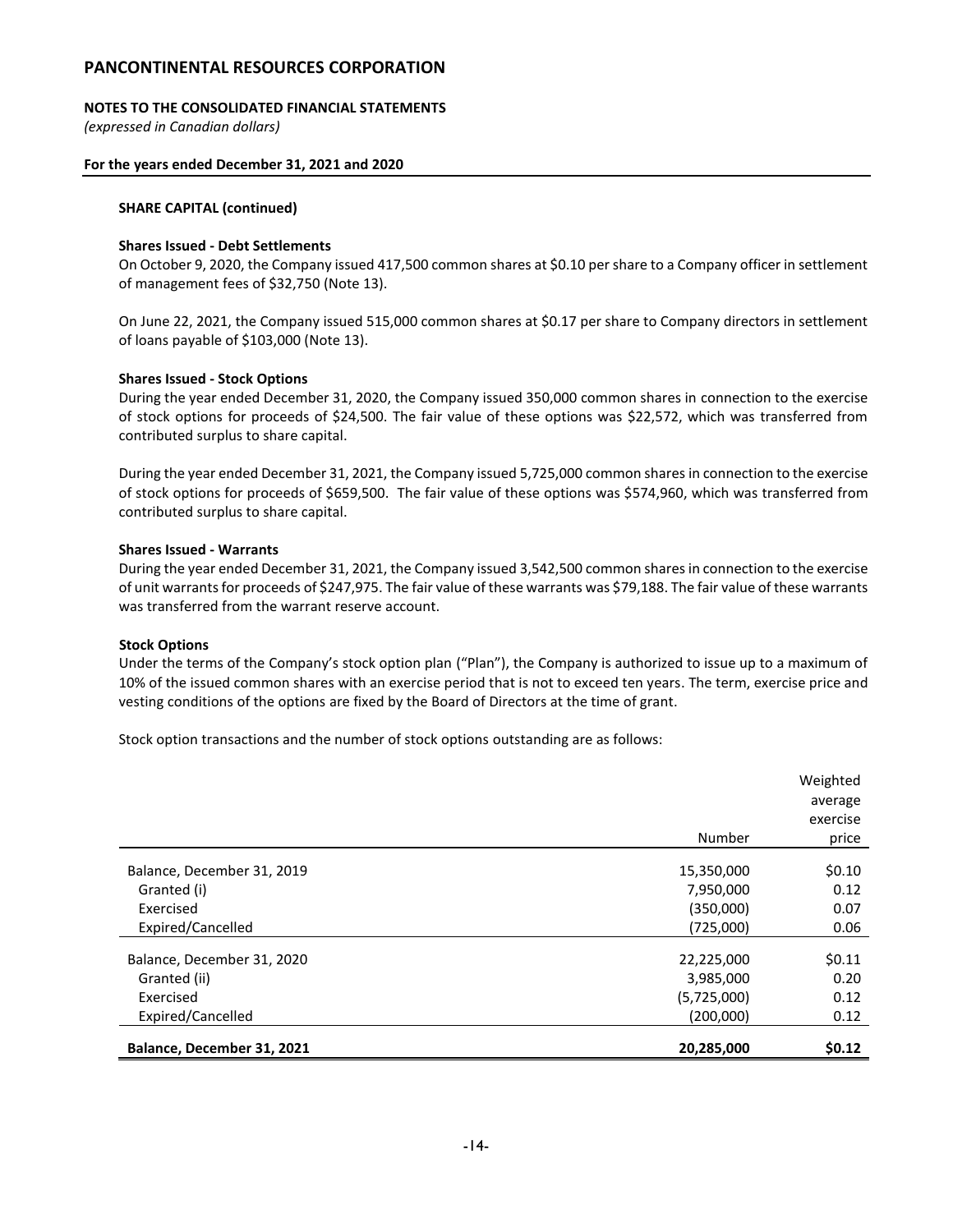### **NOTES TO THE CONSOLIDATED FINANCIAL STATEMENTS**

*(expressed in Canadian dollars)*

### **For the years ended December 31, 2021 and 2020**

#### **SHARE CAPITAL (continued)**

(i) On January 22, 2020, the Company granted 2,400,000 stock options to a director/officer and consultants. These options vested immediately and were issued with an exercise price of \$0.05 and have a five year term, expiring on January 22, 2025.

On August 10, 2020, the Company granted 4,050,000 stock options to directors, officers and consultants, of which 100,000 options were for the services of an investor relations consultant. All of these options were issued with an exercise price of \$0.14 and have a five year term, expiring on August 10, 2025. All of the option vested immediately with the exception of the investor relations consultant options, which vest in instalments of 25,000 options every three months.

On October 25, 2020, the Company granted 1,500,000 stock options to consultants. All of these options were issued with an exercise price of \$0.20 and have a five year term, expiring on October 25, 2025. The options vest as follows: (i) 375,000 options on date of grant; and, (ii) 1,125,000 option, which vest in three instalments of 375,000 options every six months from the date of grant.

(ii) On June 10, 2021, the Company granted 255,000 stock options to directors. These options vested immediately and were issued with an exercise price of \$0.25. Of these options: 150,000 options have a one year term, expiring on June 10, 2022; and, 105,000 options have a five year term, expiring on June 10, 2026.

On December 31, 2021, the Company granted 3,730,000 stock options to directors, officers and consultants, of which 190,000 options were for the services of an investor relations consultant. All of these options were issued with an exercise price of \$0.20 and have a five year term, expiring on December 31, 2026. All of the option vested immediately with the exception of the investor relations consultant options, which vest in instalments of 47,500 options every three months.

Fair value of the options issued were estimated using the Black-Scholes option-pricing model with the following weighted average assumptions:

|                                                  | 2021    | 2020    |
|--------------------------------------------------|---------|---------|
|                                                  |         |         |
| Dividend yield                                   | Nil     | Nil     |
| Expected volatility (based on historical prices) | 146%    | 226%    |
| Risk-free rate of return                         | 1.20%   | 0.68%   |
| Expected life                                    | 5 Years | 5 Years |
| Share price                                      | \$0.11  | \$0.09  |

Share-based payment expense recognized in 2021 was \$426,423 (2020 - \$587,616). The offsetting credit was charged to contributed surplus.

The consultants' options were measured using the Black-Scholes option pricing model due to the absence of a reliable measurement of the services granted.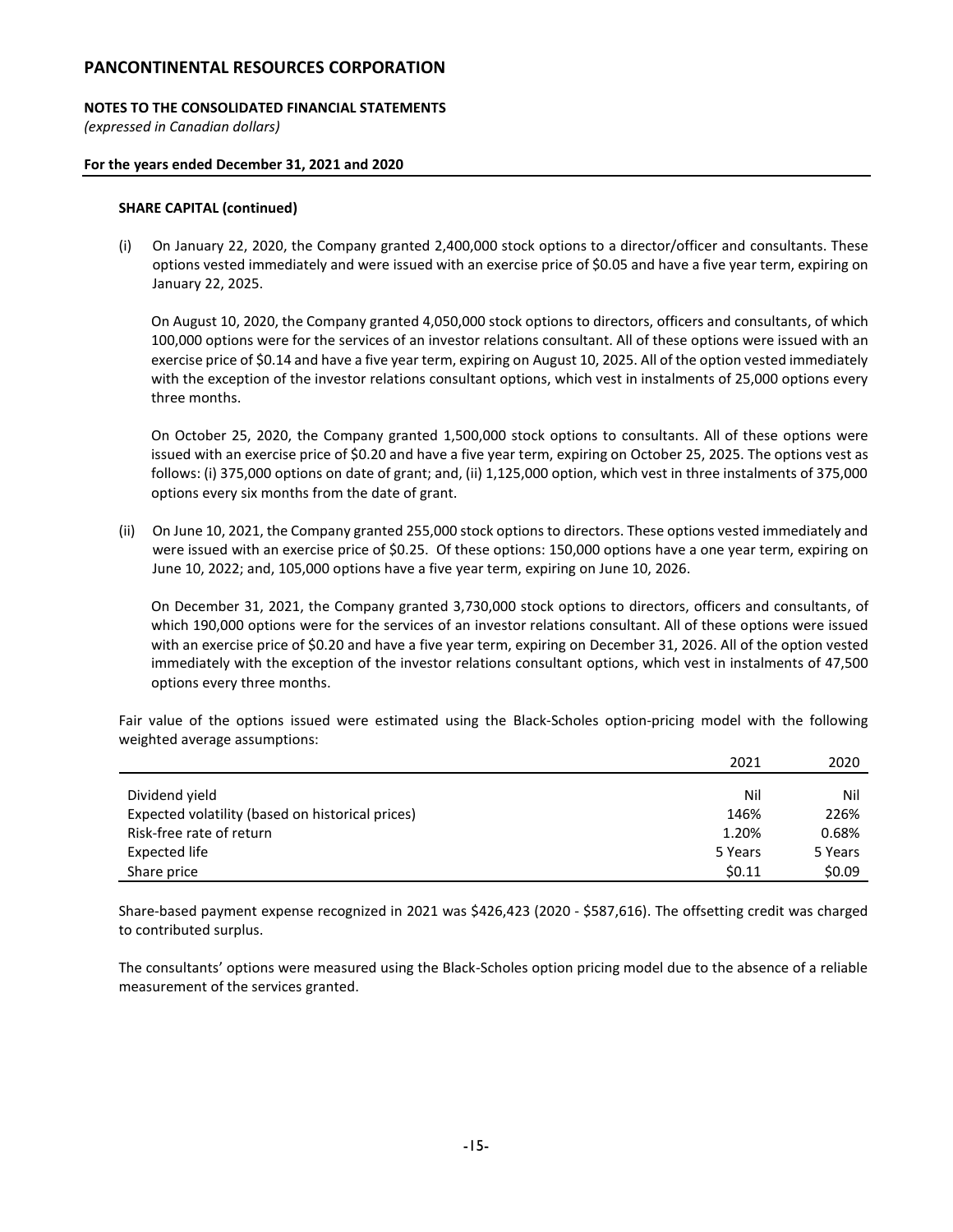# **NOTES TO THE CONSOLIDATED FINANCIAL STATEMENTS**

*(expressed in Canadian dollars)*

# **For the years ended December 31, 2021 and 2020**

# **SHARE CAPITAL (continued)**

The following summarizes information on the outstanding stock options:

|                    |            |          |             | Average      |
|--------------------|------------|----------|-------------|--------------|
|                    |            |          |             | remaining    |
|                    |            | Exercise |             | contractual  |
| <b>Expiry Date</b> | Number     | price    | Exercisable | life (years) |
| March 16, 2022     | 400,000    | \$0.12   | 400,000     | 0.20         |
| June 10, 2022      | 150,000    | 0.25     | 150,000     | 0.44         |
| June 21, 2022      | 150,000    | 0.07     | 150,000     | 0.47         |
| June 21, 2022      | 50,000     | 0.08     | 50,000      | 0.47         |
| June 21, 2022      | 25,000     | 0.10     | 25,000      | 0.47         |
| June 21, 2022      | 300,000    | 0.14     | 300,000     | 0.47         |
| January 10, 2023   | 1,200,000  | 0.05     | 1,200,000   | 1.02         |
| May 1, 2023        | 1,850,000  | 0.07     | 1,850,000   | 1.33         |
| October 1, 2023    | 50,000     | 0.06     | 50,000      | 1.75         |
| January 18, 2024   | 900,000    | 0.08     | 900,000     | 2.05         |
| August 30, 2024    | 4,475,000  | 0.10     | 4,475,000   | 2.66         |
| January 22, 2025   | 1,800,000  | 0.05     | 1,800,000   | 3.06         |
| August 10, 2025    | 3,600,000  | 0.14     | 3,600,000   | 3.61         |
| October 25, 2025   | 1,500,000  | 0.20     | 1,125,000   | 3.81         |
| June 10, 2026      | 105,000    | 0.25     | 105,000     | 4.44         |
| December 31, 2026  | 3,730,000  | 0.20     | 3,540,000   | 5.00         |
|                    | 20,285,000 | \$0.12   | 19,720,000  | 3.02         |

# **9. WARRANTS**

Warrant transactions and number of warrants outstanding are as follows:

| Balance, December 31, 2021 | 61,459,550     | \$0.12\$ |
|----------------------------|----------------|----------|
|                            |                |          |
| Exercised                  | (3,542,500)    | 0.07     |
| Balance, December 31, 2020 | 65,002,050     | \$0.12   |
|                            |                |          |
| Expired                    | (11, 293, 218) | 0.12     |
| Issued                     | 51,504,050     | 0.13     |
| Balance, December 31, 2019 | 24,791,218     | \$0.09   |
|                            |                |          |
|                            | Number         | price    |
|                            |                | exercise |
|                            |                | average  |
|                            |                | Weighted |
|                            |                |          |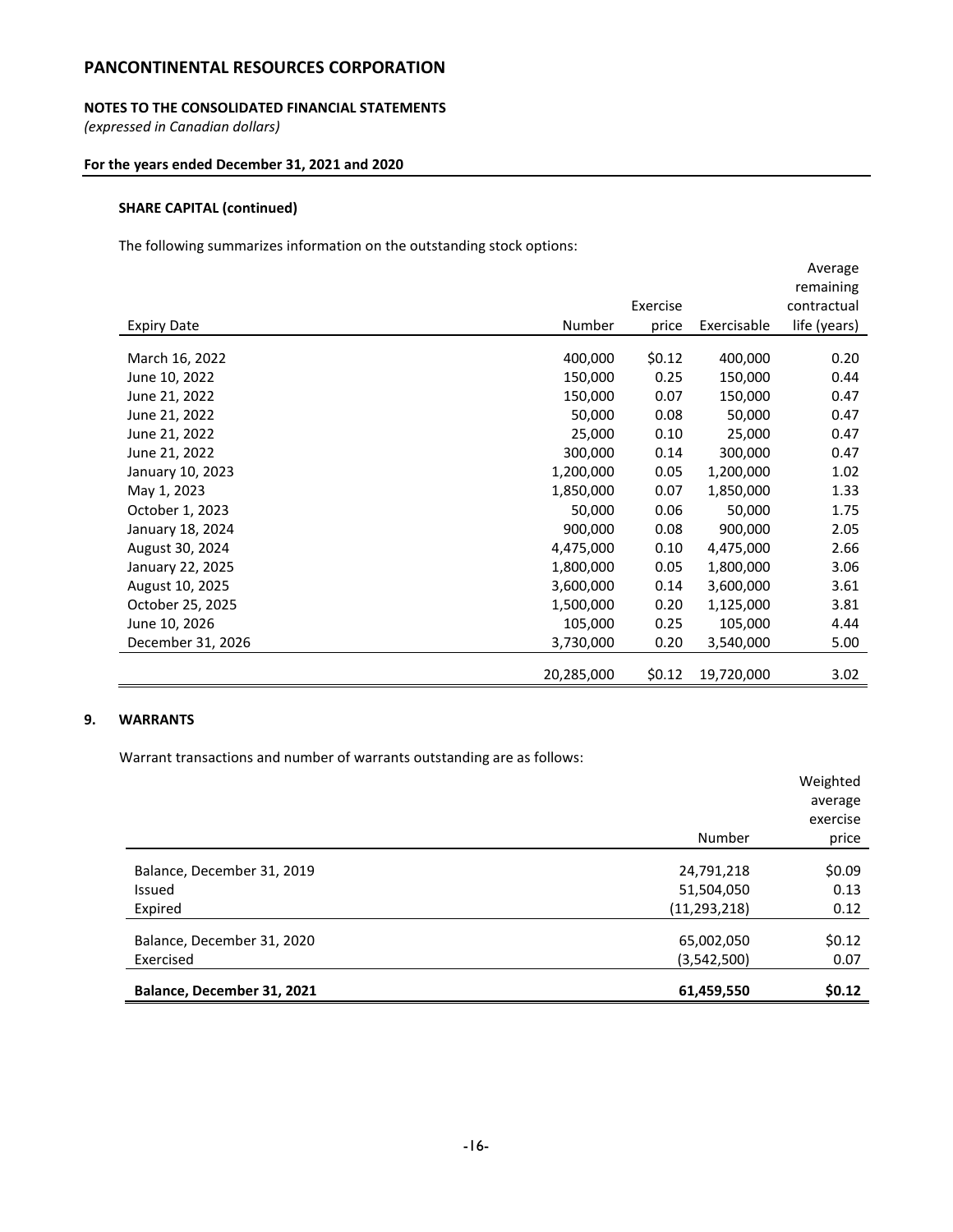### **NOTES TO THE CONSOLIDATED FINANCIAL STATEMENTS**

*(expressed in Canadian dollars)*

### **For the years ended December 31, 2021 and 2020**

# **WARRANTS (continued)**

Relative fair value of the warrants were estimated using the Black-Scholes option-pricing model with the following weighted average assumptions:

|                                                  | 2020    |
|--------------------------------------------------|---------|
| Dividend yield                                   | Nil     |
| Expected volatility (based on historical prices) | 213%    |
| Risk-free rate of return                         | 0.65%   |
| <b>Expected life</b>                             | 4 Years |
| Share price                                      | \$0.055 |

The following summarizes information on the outstanding warrants:

|                    |            |          | Weighted     |              |
|--------------------|------------|----------|--------------|--------------|
|                    |            |          | average      |              |
|                    |            | Exercise | remaining    | Relative     |
| <b>Expiry Date</b> | Number     | price    | life (years) | fair value   |
|                    |            |          |              |              |
| September 11, 2022 | 1,254,050  | \$0.12   | 0.69         | \$<br>95,748 |
| September 11, 2022 | 12,750,000 | 0.18     | 0.69         | 768,482      |
| September 16, 2022 | 9,955,500  | 0.07     | 0.71         | 226,288      |
| March 17, 2025     | 37,500,000 | 0.12     | 3.21         | 1,487,349    |
|                    |            |          |              |              |
|                    | 61,459,550 | \$0.12   | 2.23         | 2,577,867    |

### **10. CORPORATE AND ADMINISTRATIVE**

|                                     | 2021         |   | 2020    |
|-------------------------------------|--------------|---|---------|
| Consulting (note 13)                | \$<br>54,059 | S | 88,061  |
| Filing and transfer agent fees      | 57,106       |   | 63,087  |
| Insurance                           | 25,180       |   | 19,764  |
| Management fees (note 13)           | 873,640      |   | 257,950 |
| Office and general                  | 20,769       |   | 16,692  |
| Professional fees                   | 83,895       |   | 80,193  |
| Salaries and benefits               | 75,390       |   |         |
| Shareholder relations and promotion | 368,665      |   | 199,407 |
| Travel                              | 7,143        |   | 5,320   |
|                                     |              |   |         |
|                                     | 1,565,847    |   | 730,474 |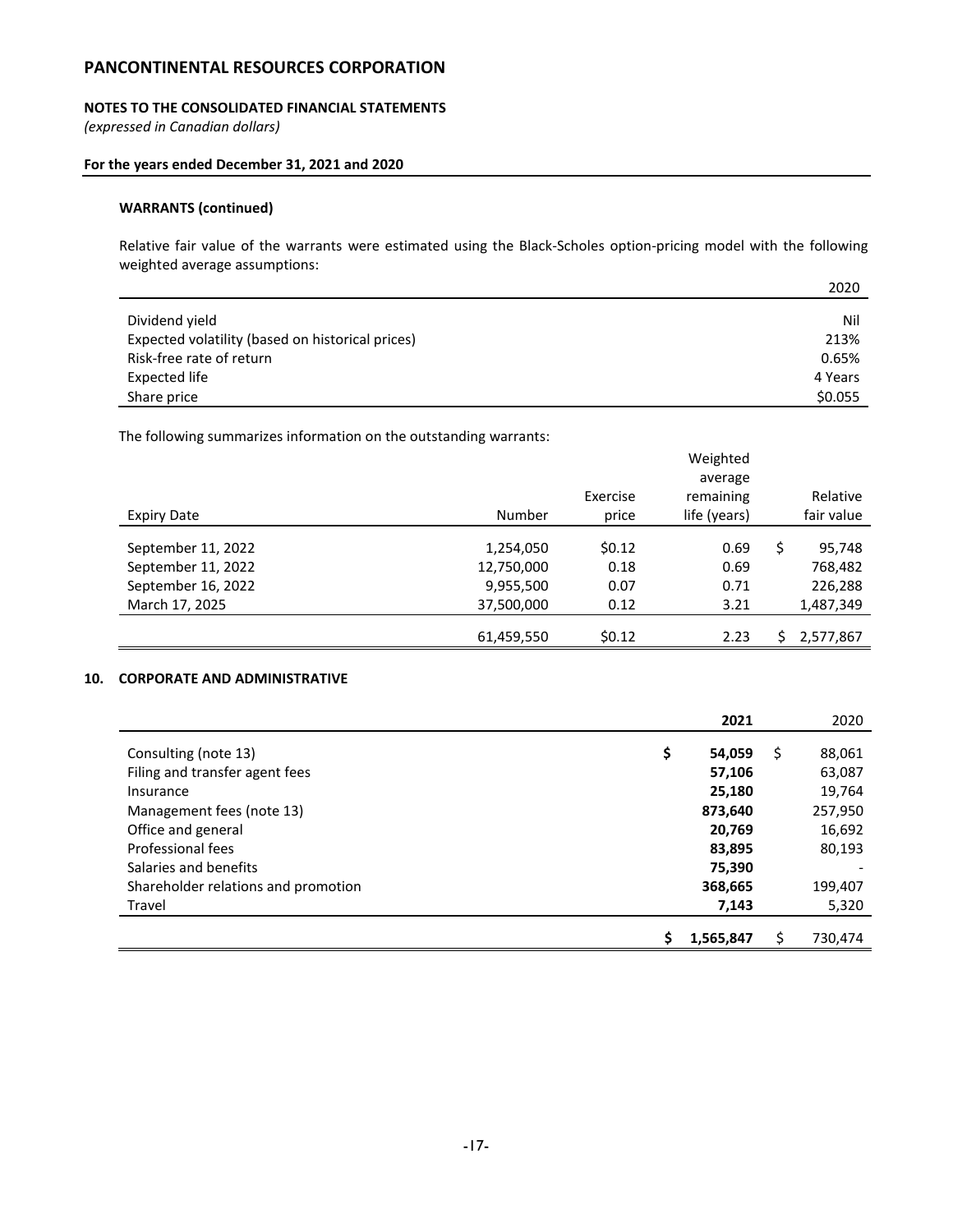# **NOTES TO THE CONSOLIDATED FINANCIAL STATEMENTS**

*(expressed in Canadian dollars)*

### **For the years ended December 31, 2021 and 2020**

### **11. EXPLORATION AND EVALUATION**

|                             | 2021            | 2020         |
|-----------------------------|-----------------|--------------|
|                             |                 |              |
| Acquisition costs (note 13) | \$<br>322,500   | \$<br>78,000 |
| Property costs              | 293,236         | 232,501      |
| Assaying                    | 508,855         | 122,222      |
| Community relations         |                 | 943          |
| Consulting/Contracting      | 404,902         | 304,370      |
| <b>Drilling</b>             | 940,654         | 473,647      |
| Environmental               | 143,730         | 180,900      |
| Equipment and supplies      | 186,017         | 74,382       |
| Geophysics/Surveys          | 34,812          | 92,468       |
| Professional fees           |                 | 5,831        |
| Reports                     | 4,279           | 3,733        |
| Site costs                  | 119,954         | 71,217       |
| Travel/Transportation       | 41,795          | 76,203       |
| Wages and benefits          | 175,964         |              |
|                             |                 |              |
|                             | \$<br>3,176,698 | 1,716,417    |

### **Brewer Gold Project – South Carolina, United States**

The Brewer Gold Project is located in Chesterfield County, South Carolina, United States and encompasses approximately 1,000 acres**.** In January, 2020, the Company in co-operation with Environmental Risk Transfer LLC (ERT), a company providing environmental risk transfer solutions to mitigate environmental liabilities, was awarded the right by the Brewer Gold Receiver LLC (the "Receiver"), the South Carolina Department of Health and Environmental Control ("SC DHEC") and the U.S. Environmental Protection Agency ("US EPA"), to explore the former Brewer Gold Mine property ("Brewer"), a Superfund site.

On March 1, 2020, the Company and the Receiver executed an exclusive mining lease with the option for the Company to purchase Brewer (the "Option Agreement"). During 2021, the Company expended the requisite US \$2 million to conduct exploration and environmental due diligence during the Option Agreement's initial twenty-four-month term, which began on April 1, 2020. On March 23, 2022, this period was extended until December 31, 2024, with no additional expenditure requirements. The Company can exercise its option to purchase Brewer at any time during the option term. Pursuant to the Option Agreement, the Company retained ERT to conduct environmental due diligence required to determine the Superfund liability at Brewer, at a cost of US \$250,000 (paid).

The purchase price for Brewer is comprised of the following two components:

- (i) the cost of environmental remediation and financial assurance for assuming ownership of all past environmental liability at Brewer, which will be an amount based on ERT's environmental due diligence during the option term; and,
- (ii) half of the total past costs incurred by the SC DHEC and the US EPA to clean and manage Brewer since 2000, which costs are to be paid from future mining operations in ten equal annual installments subject to a profit formula to be determined by the parties.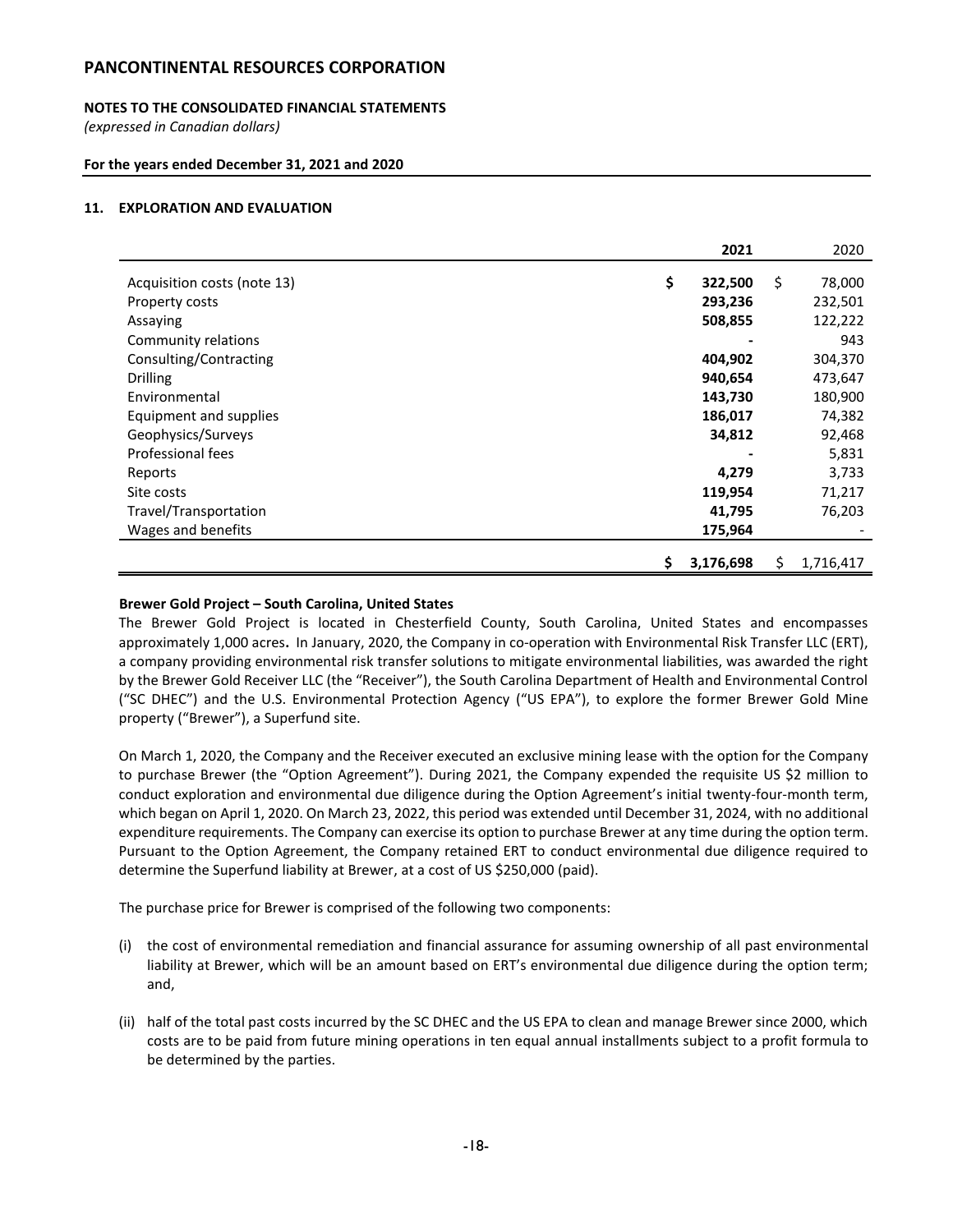# **NOTES TO THE CONSOLIDATED FINANCIAL STATEMENTS**

*(expressed in Canadian dollars)*

### **For the years ended December 31, 2021 and 2020**

### **EXPLORATION AND EVALUATION (continued)**

| <b>Brewer</b>          |    | 2021      |    | 2020      |
|------------------------|----|-----------|----|-----------|
|                        |    |           |    |           |
| Property costs         | \$ | 7,521     | \$ | 6,030     |
| Assaying               |    | 508,855   |    | 122,222   |
| Community relations    |    | -         |    | 943       |
| Consulting/Contracting |    | 404,902   |    | 303,326   |
| <b>Drilling</b>        |    | 940,654   |    | 473,647   |
| Environmental          |    | 143,730   |    | 180,900   |
| Equipment and supplies |    | 186,017   |    | 74,382    |
| Geophysics/Surveys     |    | 34,812    |    | 92,468    |
| Professional fees      |    |           |    | 5,831     |
| Reports                |    | 4,279     |    | 3,733     |
| Site costs             |    | 118,199   |    | 64,133    |
| Travel/Transportation  |    | 41,795    |    | 76,203    |
| Wages and benefits     |    | 175,964   |    |           |
|                        | Ş  | 2,566,728 | S  | 1,403,818 |
|                        |    |           |    |           |

### **Jefferson Gold Project – South Carolina, United States**

The Jefferson Gold Project is located in Chesterfield County, South Carolina, United States and nearly completely surrounds the former Brewer Gold Mine. As at December 31, 2021, Jefferson consisted of fifteen exploration-stage gold prospective property leases owned by private landowners, encompassing approximately 1,995 acres (subsequent to December 31, 2021, a lease was modified and the project area was reduced to 1,989 acres). During 2021, the Company acquired four leases and had two leases expire. As at December 31, 2021, the annual lease payments for 2022 were US \$215,845.

Of the fifteen leases, the Company has the right to acquire a 100% interest in thirteen leases and, also holds a right of first refusal to acquire a 100% interest in one lease. The leases range in expiration from 2022 to 2031. In addition, the Company reserves the right to relinquish fourteen of the leases at any time. Five of the leases include a production royalty ranging from 1.5% to 3.5%, which is payable to the landowner that owns the property from which minerals are produced.

| <b>Jefferson</b>             | 2021           | 2020             |
|------------------------------|----------------|------------------|
| Property costs<br>Site costs | 285,215<br>555 | 222,921<br>5,884 |
|                              | 285,770        | 228,805          |

#### **St. Laurent Project – Ontario, Canada**

St. Laurent is an exploration-stage nickel-copper-cobalt-gold-platinum-palladium project, encompassing approximately 4,400 hectares, and is located in St. Laurent township, approximately 160 kilometres northeast of Timmins, Ontario. The Company sold the St. Laurent Project to Voltage Metals Inc. in December 2021 (Note 12).

#### Option Agreement

On March 25, 2019, the Company entered into an option agreement with 2681891 Ontario Inc. (the "Optionor"), pursuant to which the Company obtained the right (the "Option") to acquire a 100% interest in the St. Laurent property.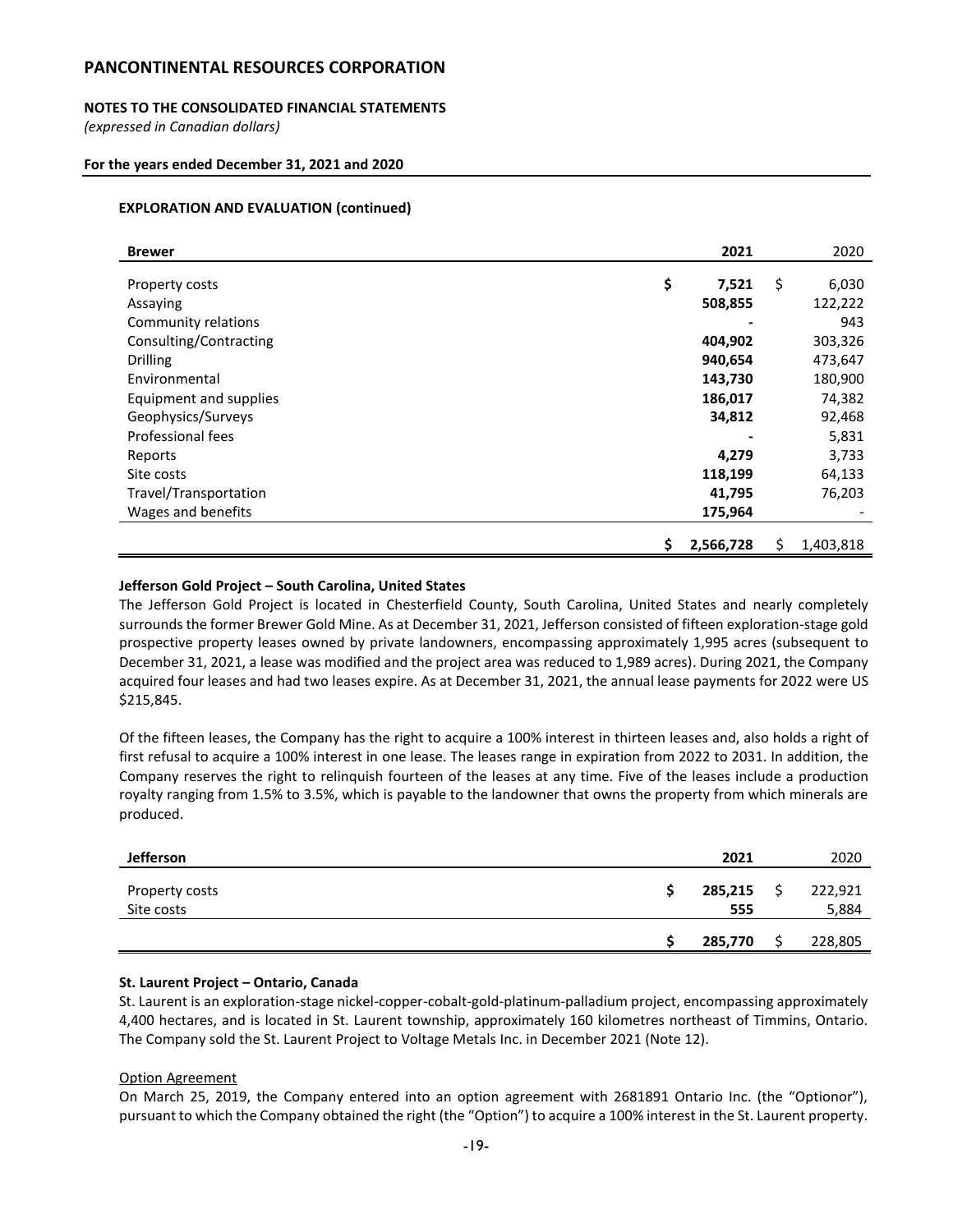# **NOTES TO THE CONSOLIDATED FINANCIAL STATEMENTS**

*(expressed in Canadian dollars)*

### **For the years ended December 31, 2021 and 2020**

### **EXPLORATION AND EVALUATION (continued)**

In March 2021, the Company completed its payment obligations and exercised the Option pursuant to the Company's agreement with Voltage. To exercise the Option, the Company:

- (i) Paid the Optionor an aggregate of \$145,000 as follows:
	- \$15,000 on or before April 17, 2019 (paid);
	- \$20,000 on or before April 17, 2020 (paid\*);
	- \$50,000 on or before April 17, 2021 (paid in March 2021);
	- \$60,000 on or before April 17, 2022 (paid in March 2021).
- (ii) Issued to the Optionor an aggregate of 1,850,000 common shares of the Company as follows:
	- 250,000 common shares within 5 days of April 17, 2019 (issued);
	- 350,000 common shares on or before April 17, 2020 (completed \*);
	- 500,000 common shares on or before April 17, 2021 (issued on March 29, 2021);
	- 750,000 common shares on or before April 17, 2022 (issued on March 29, 2021).
- In April 2020, a Company director provided the cash and shares for the Company to satisfy the required payments that were due by April 17, 2020.

A net smelter return royalty of 2.5% (the "NSR") is payable to the Optionor from all minerals sold from the St. Laurent Project. The Company retained the right to purchase 1% of the NSR (such that the Optionor's NSR is reduced to 1.5%) for \$1,000,000.

| St. Laurent            | 2021           | 2020  |
|------------------------|----------------|-------|
| Acquisition costs      | 322,500        |       |
| Property costs         | 500            | 2,725 |
| Consulting/Contracting | $\blacksquare$ | 1,044 |
| Site costs             | 1,200          | 1,200 |
|                        | 324,200        | 4,969 |

#### **Montcalm and Nova Projects – Ontario, Canada**

Montcalm and Nova are exploration-stage nickel-copper-cobalt projects located within the Porcupine Mining Division, approximately 65 kilometres northwest of Timmins, Ontario, Canada. Montcalm encompassed approximately 3,880 hectares and Nova encompassed approximately 840 hectares. The Company sold the Montcalm and Nova Projects to Voltage Metals Inc. in December 2021 (Note 12).

#### Option Agreement

On January 5, 2018, the Company entered into an option agreement (the "Option Agreement"), as amended on February 20, 2018, February 28, 2020 and on June 22, 2020, with 2522962 Ontario Inc., which was subsequently acquired by Pelangio Exploration Inc. (the "Optionor"). The Option Agreement provided the Company with the right (the "Option") to acquire a 100% interest in the Montcalm and Nova properties. On June 22, 2020, the Option Agreement was amended, whereby the Company agreed to issue: a total of 700,000 common shares in lieu of the Company making the remaining two annual cash payments of \$35,000 each or \$70,000 in the aggregate; and, issue a total of 600,000 common shares to complete the remaining two annual 300,000 share instalments. On June 25, 2020, the Company issued 1,300,000 common shares in satisfaction of all remaining payments and exercised its option to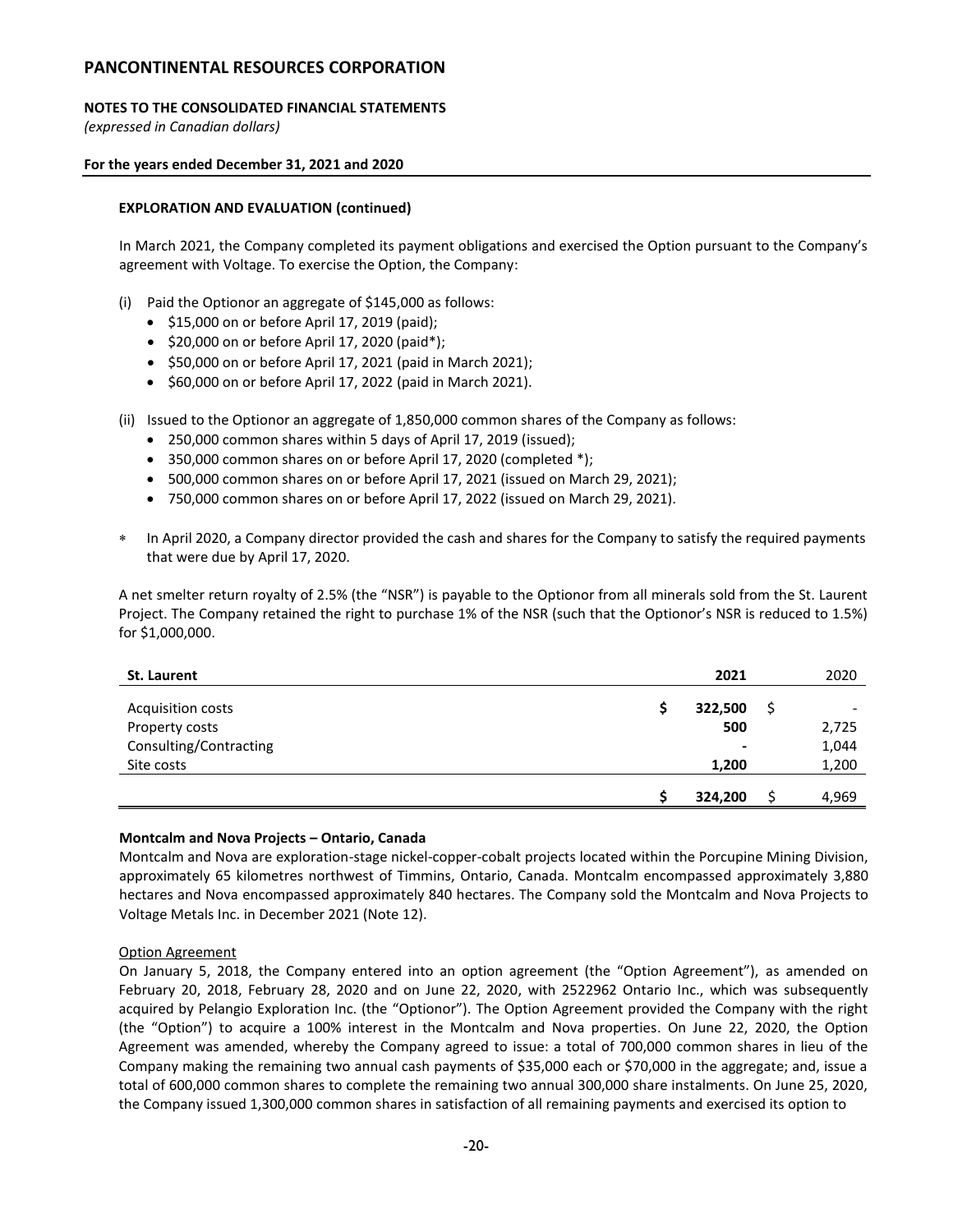# **NOTES TO THE CONSOLIDATED FINANCIAL STATEMENTS**

*(expressed in Canadian dollars)*

### **For the years ended December 31, 2021 and 2020**

# **EXPLORATION AND EVALUATION (continued)**

acquire a 100% interest in the Montcalm and Nova properties. The total Option payments made by the Company during the term of the Option Agreement consisted of:

- (i) Cash payments totalling \$70,000 (originally \$140,000, of which \$35,000 was paid in each of 2018 and 2019); and,
- (ii) An aggregate of 1,900,000 (originally 1,200,000) common shares of the Company, issued as follows:
	- 300,000 common shares on February 28, 2018;
	- 300,000 common shares on April 1, 2019;
	- 700,000 common shares on June 25, 2020, in lieu of the remaining two annual cash payments of \$35,000 each. The cash payments were due on June 28, 2020 and on February 28, 2021, respectively; and,
	- 600,000 common shares on June 25, 2020, representing the remaining two 300,000 common share instalments, previously due on June 28, 2020 and on February 28, 2021, respectively.

| Montcalm                    | 2021           |   | 2020   |
|-----------------------------|----------------|---|--------|
| Acquisition costs (note 13) | $\blacksquare$ | S | 62,400 |
| Property costs              |                |   | 325    |
|                             |                |   | 62,725 |
| <b>Nova</b>                 |                |   |        |
| Acquisition costs (note 13) |                |   | 15,600 |
| <b>Total</b>                | $\sim$         |   | 78,325 |

# **Gambler Project – Ontario, Canada**

Gambler is an exploration-stage nickel-copper-cobalt project located within the Porcupine Mining Division, approximately 65 kilometres northwest of Timmins, Ontario, Canada. Gambler is adjacent to the Montcalm Project and encompassed approximately 7,476 hectares. The Gambler property was staked by the Company in 2018. The Company sold the Gambler Project to Voltage Metals Inc. in December 2021 (Note 12).

| Gambler        | 2021                     | 2020 |
|----------------|--------------------------|------|
| Property costs | $\overline{\phantom{0}}$ | 500  |

# **First Nations – Montcalm, Nova and Gambler Projects**

On October 1, 2018, the Company entered into a Memorandum of Understanding ("MOU") with the Flying Post First Nation ("FPFN") that provides a framework for co-operation between the Company and FPFN with respect to aboriginal and treaty rights at the Company's Montcalm, Nova and Gambler Projects. The MOU established the prioritization of business, employment and training opportunities for FPFN members. The Company compensated FPFN for the impact of all on-the-ground exploration work by paying FPFN 2% of such costs for the period in which the Company held the Montcalm, Nova and Gambler Projects.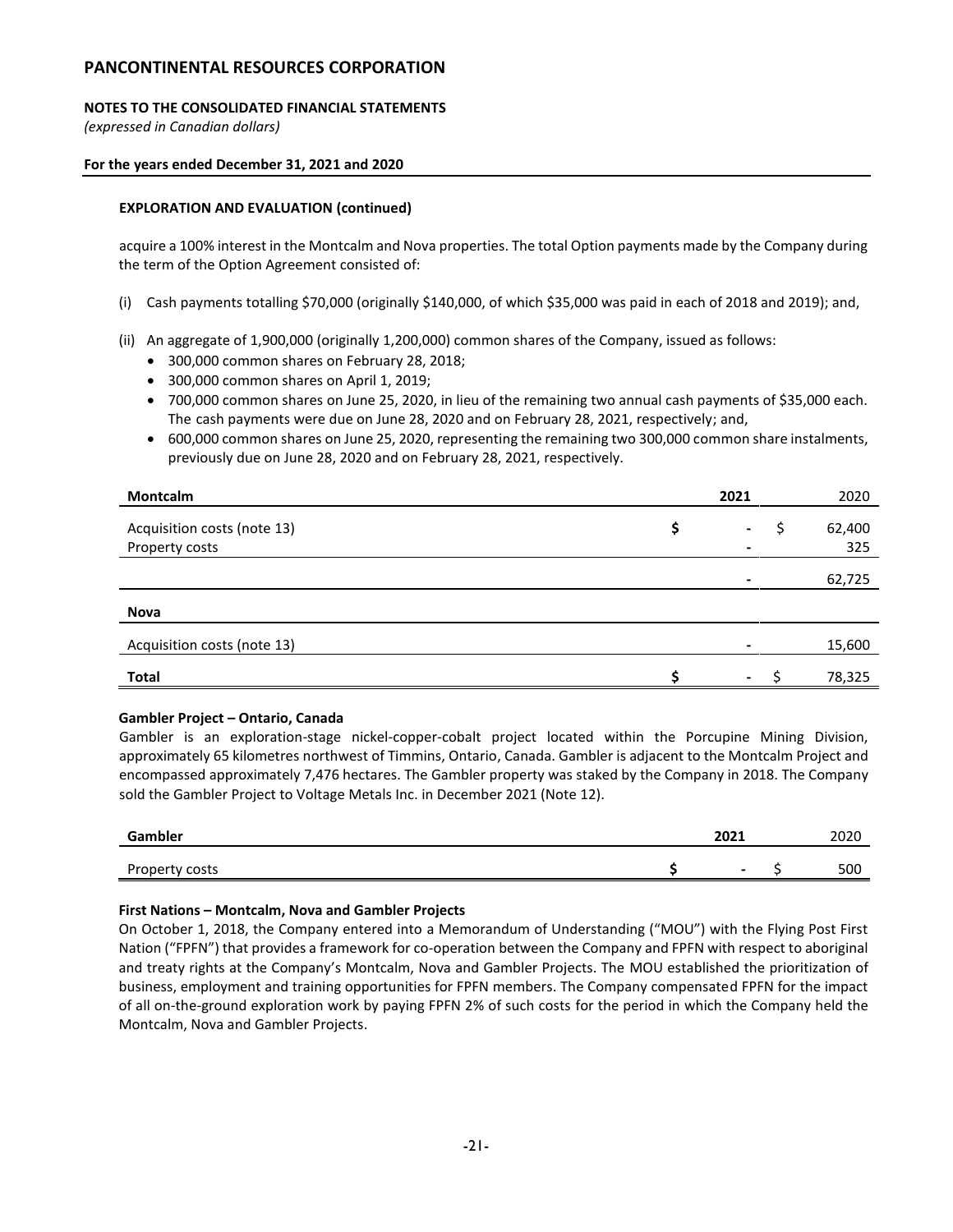# **NOTES TO THE CONSOLIDATED FINANCIAL STATEMENTS**

*(expressed in Canadian dollars)*

### **For the years ended December 31, 2021 and 2020**

# **12. SALE OF EXPLORATION AND EVALUATION PROPERTIES – ONTARIO, CANADA**

On June 20, 2020, the Company entered into an agreement (the "Purchase Agreement") with Voltage Metals Inc., formerly, Tempus Resources Inc. ("Voltage Inc."), a private company, pursuant to which Voltage Inc. obtained the right ("Option") to acquire up to a 100% interest in the Company's four mineral projects, St. Laurent, Montcalm, Nova and Gambler (the "Projects"), located in Ontario, Canada. On March 1, 2021, the Purchase Agreement was amended, whereby the remaining \$800,000 of the requisite \$1 million cash payment was spread over three quarterly instalments, beginning March 31, 2021; and, the \$2 million exploration expenditure stage was eliminated and exchanged for 1,000,000 common shares of Voltage Inc.

In December 2021, Voltage Inc. acquired all of the Company's interest in the Projects and completed the exercise of the Option, having:

- (i) Paid an aggregate of \$1,000,000 to the Company, as follows:
	- \$100,000 non-refundable deposit on signing\*;
	- \$100,000 by September 22, 2020;
	- \$300,000 by March 31, 2021;
	- \$300,000 by September 30, 2021; and,
	- \$200,000 by December 31, 2021.
	- In April 2020, a Company director provided the cash and shares for the Company to satisfy the April 17, 2020 payment requirements for the St. Laurent Project (Note 10). The Company director retained the right to recover up to an aggregate of \$50,000 from any party or parties that purchased or joint ventured any or all of the Projects. The Company was not liable for the repayment of the cash or shares to the Company director. The Director recovered \$50,000 from the initial \$100,000 non-refundable deposit paid by Voltage Inc.
- (ii) Issued 1,000,000 common shares (the "Voltage Inc. Shares") in the share capital of Voltage Inc. to the Company on March 29, 2021.
	- 500,000 common shares are subject to a trading restriction of four months following a liquidity event\*\*); and,
	- 500,000 common shares are subject to a trading restriction of eight months following a liquidity event\*\*).

\*\* Liquidity event occurs upon: (i) Voltage Inc. completing a public offering and being listed for trading on a recognized stock exchange; or (ii) Voltage Inc.'s common shares being exchanged for the securities of another issuer and being listed on a recognized stock exchange; or (iii) the acquisition of all or substantially all of Voltage Inc.'s common shares for cash consideration. Subsequent to December 31, 2021, Voltage Inc. completed its liquidity event (Note 19).

As a result of Voltage Inc. having made the payments due by March 31, 2021, the Company completed its payment obligations pursuant to the St. Laurent option agreement and exercised its option to acquire the St. Laurent project (Note 11).

In 2021, the initial value placed on the Voltage Shares was \$50,000 and it was considered a Level 2 financial instrument.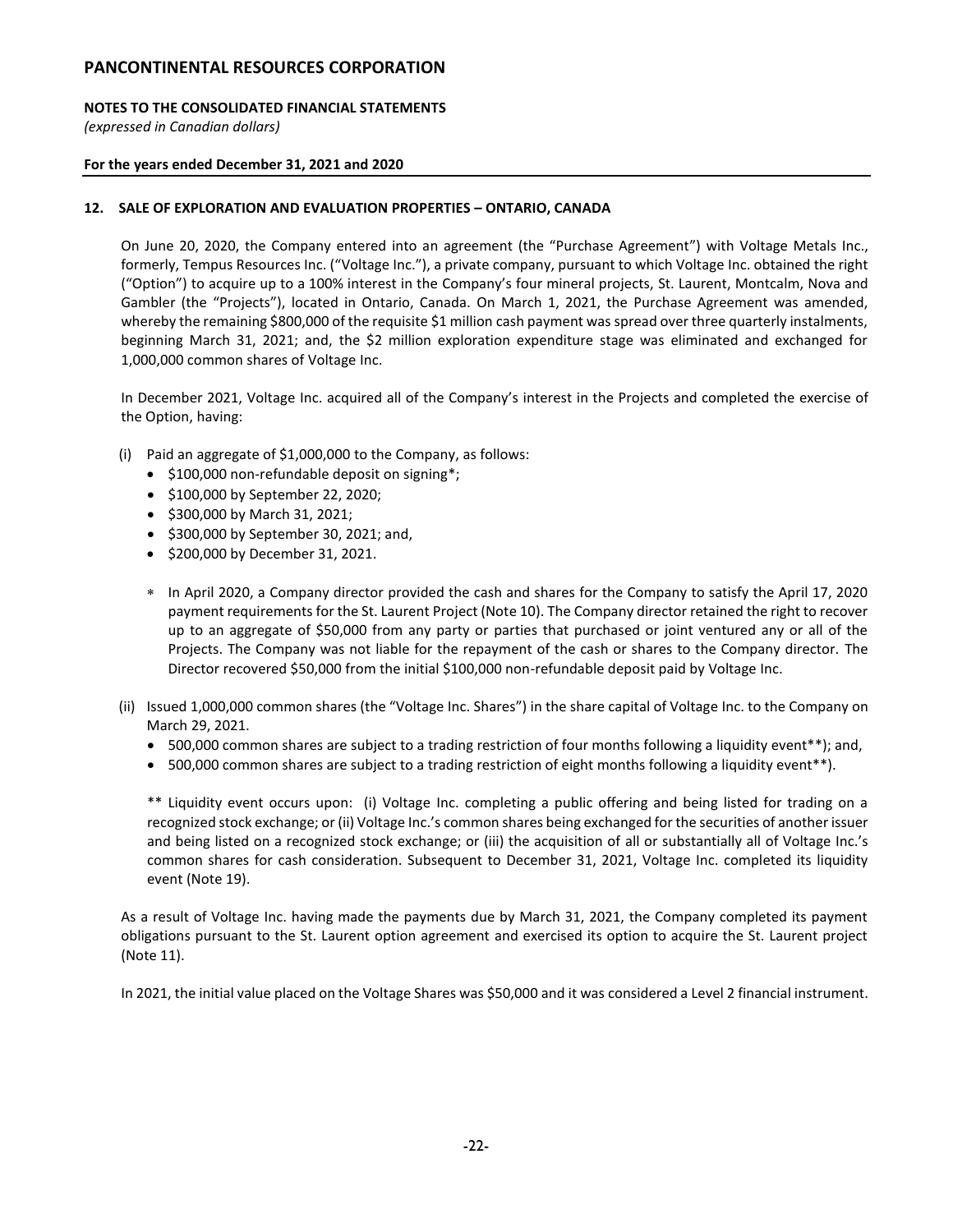# **NOTES TO THE CONSOLIDATED FINANCIAL STATEMENTS**

*(expressed in Canadian dollars)*

# **For the years ended December 31, 2021 and 2020**

### **13. RELATED PARTY TRANSACTIONS AND BALANCES**

A summary of the compensation of key management (directors/officers) of the Company is included in the table below. Key management are those persons having authority and responsibility for planning, directing and controlling activities, directly or indirectly, of the Company.

|                                  | 2021                     | 2020    |
|----------------------------------|--------------------------|---------|
| Consulting (i)                   | 5.000                    |         |
| Management fees (ii)             | 873,640                  | 257,950 |
| Exploration and evaluation (iii) | $\overline{\phantom{a}}$ | 78,000  |
| Share-based payments (iv)        | 273,243                  | 367,187 |
|                                  | 1,151,883                | 703,137 |

(i) Consulting fees were paid or became payable to a Company controlled by a Company director.

- (ii) Management fees were paid or became payable to a Company controlled by a Company officer and to a company associated with a Company officer.
- (iii) Pelangio Exploration Inc. ("Pelangio") is party to the Option Agreement for the Montcalm and Nova Projects (Note 10) and is a related party by virtue of a common director. During the year ended December 31, 2020, the Company issued 1,300,000 common shares to Pelangio.
- (iv) Share-based payments represents the fair value of stock options granted to Company directors and officers.

In addition, the Company had the following related party transactions:

Loans from related parties balance of \$nil (December 31, 2020 - \$103,000) consisted of cash loans provided by Company directors/officers. On June 22, 2021, the Company issued 515,000 common shares in settlement of \$103,000 of loans resulting in a gain of \$15,450. These loans were non-interest bearing, unsecured and due on demand.

On October 9, 2020, Company issued 417,500 common shares in settlement of \$32,750 of accrued management fees payable to a Company officer resulting in a loss of \$9,000.

# **14. COMMITMENTS AND CONTINGENCIES**

The Company has a management services agreement, effective April 1, 2021, with a Company officer that contains the provision of termination and change of control benefits. The agreement provides that in the event that the officer's services are terminated by the Company, other than for cause, or there is a change in control of the Company then the officer is entitled to receive a payment equal to the sum of: two (2) years of consulting fees; any unpaid bonus; plus the average of the bonus paid to the officer over the previous two (2) year period. As a triggering event has not taken place, the contingent payment of US \$590,000 has not been reflected in these consolidated financial statements.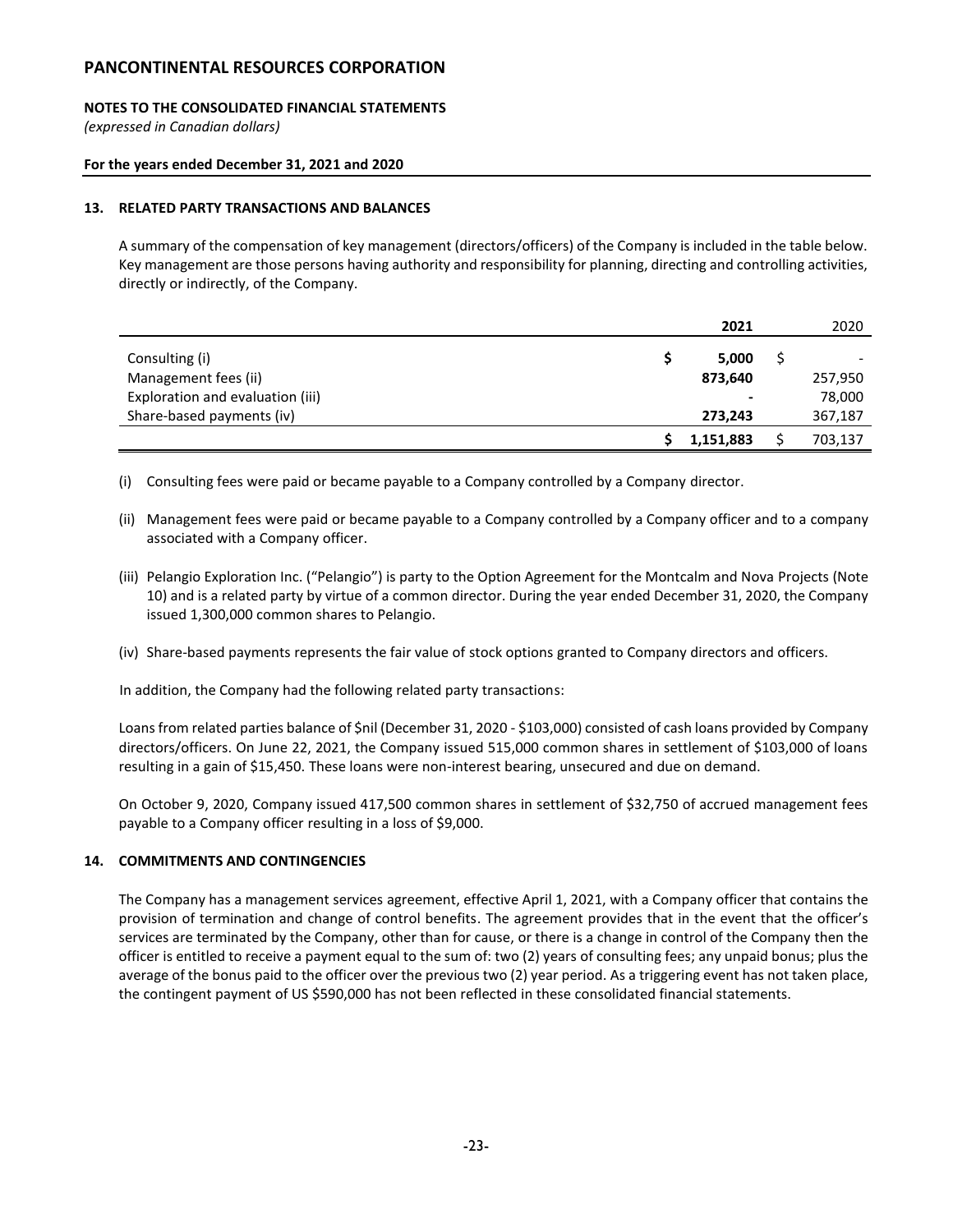# **NOTES TO THE CONSOLIDATED FINANCIAL STATEMENTS**

*(expressed in Canadian dollars)*

### **For the years ended December 31, 2021 and 2020**

### **15. GROSS OVERRIDING ROYALTY**

On February 8, 2007, the Company formed a joint venture (the "Joint Venture") with Enova Mining Limited, formerly, Crossland Strategic Metals Limited, ("Enova") and subsequently earned a 50% interest in a number of Australian properties prospective for rare earth elements ("REE") and uranium. On November 26, 2015 (the "Effective Date") the Company completed the sale of its entire interest in the Joint Venture to Essential Mining Resources Pty Ltd. ("EMR")and retained a gross overriding royalty ("GOR") of one percent (1%) on sales of production from 100% of the Joint Venture properties ("JV Properties"). During 2017, EMR merged with Enova.

On each anniversary of the Effective Date, Enova is to pay the Company an advance royalty (2021 - AU \$2,311 vs 2020 – AU \$2,311) based on the JV Properties retained and their size. In 2021, Enova advised the Company that it had overreported the advance royalty for the two previous years by AU \$2,531, resulting in royalty revenue being overstated by AU \$220 in the aggregate. The advance royalty payments: are non-refundable; and, are to be deducted from the 1% GOR payable to the Company upon the JV Properties being placed into production.

### **16. LOSS PER SHARE**

Loss per share is calculated using the weighted average number of shares outstanding for the period. For the purposes of calculating the basic and diluted loss per share the effect of the potentially dilutive options and warrants were not included in the calculation as the result would be anti-dilutive.

### **17. INCOME TAXES**

#### **Income Tax Expense**

The following table reconciles income taxes calculated at combined Canadian federal and provincial tax rates with the income tax expense in the financial statements:

|                                                         |   | 2021                  |   | 2020                  |
|---------------------------------------------------------|---|-----------------------|---|-----------------------|
| Loss before income taxes<br>Statutory rate              |   | (4,332,322)<br>26.50% | S | (3,026,346)<br>26.50% |
| Expected income tax recovery                            |   | (1, 148, 065)         |   | (801, 982)            |
| Increase (decrease) resulting from:                     |   |                       |   |                       |
| Non-deductible expenses and other permanent differences |   | 113,185               |   | 156,384               |
| Adjustment to non-capital and net-capital losses        |   | (67)                  |   | 210.790               |
| Effects of difference in foreign exchange               |   | (2,394)               |   | (77,004)              |
| Effects of higher tax rates in foreign jurisdiction     |   | 553,009               |   | (218,044)             |
| Change in deferred tax assets not recognized            |   | 484,332               |   | 729,856               |
| Income tax expense                                      | Ś | $\sim$                |   |                       |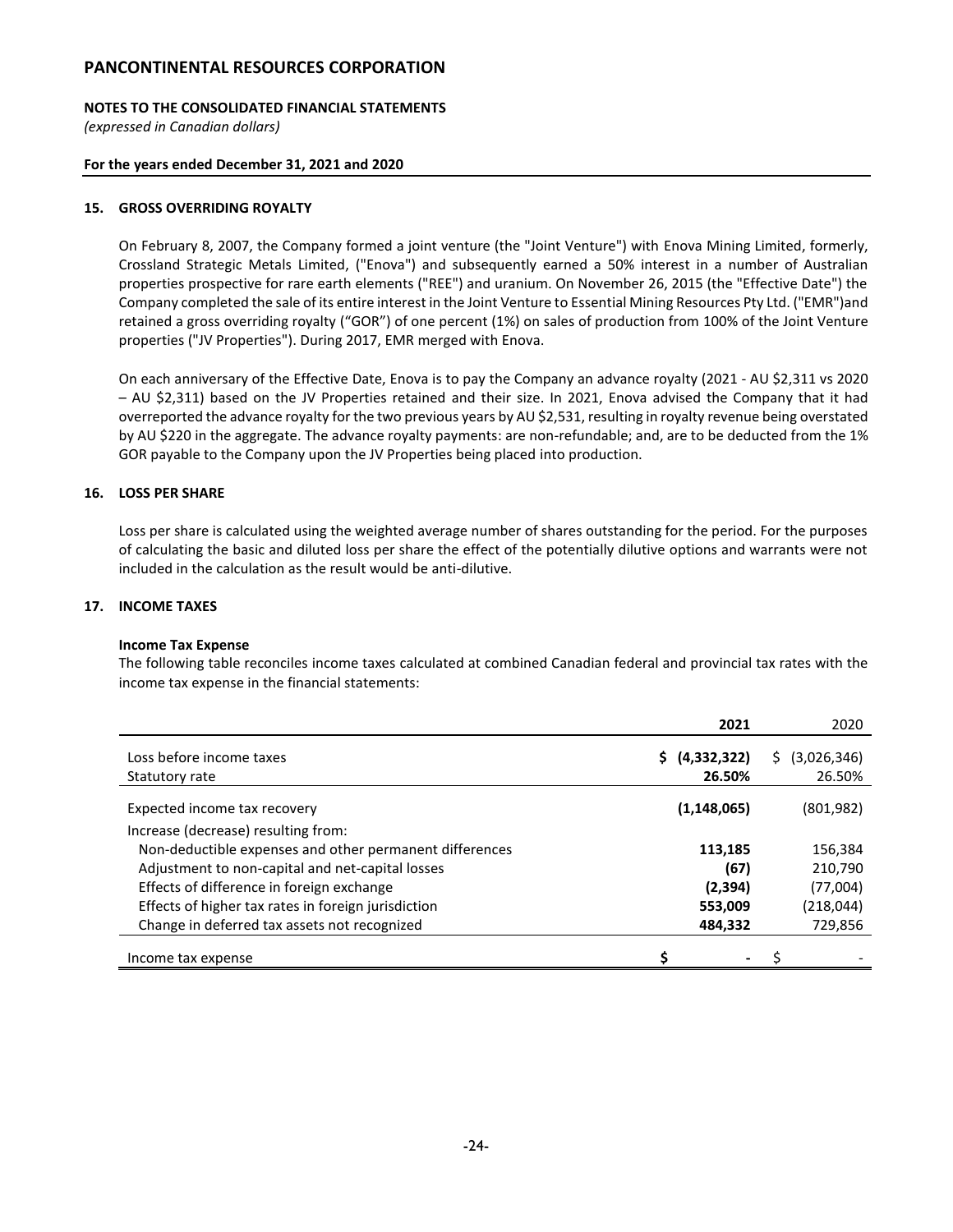# **NOTES TO THE CONSOLIDATED FINANCIAL STATEMENTS**

*(expressed in Canadian dollars)*

#### **For the years ended December 31, 2021 and 2020**

### **INCOME TAXES (continued)**

#### **Deferred Income Taxes**

The temporary differences that give rise to future income tax assets and deferred income tax liabilities are presented below:

|                                                                |   | 2021                 | 2020                 |
|----------------------------------------------------------------|---|----------------------|----------------------|
| Exploration and evaluation costs<br>Share issuance costs       | s | 3,073,672<br>59,118  | 2,772,050<br>83,726  |
| Investment in Tortuga Resources Inc.                           |   | 29,251               | 29,251               |
| Non-capital loss carry-forwards<br>Capital loss carry forwards |   | 1,901,061<br>660,882 | 1,693,743<br>660,882 |
| Deferred tax asset                                             |   | 5,723,984            | 5,239,652            |
| Less: Deferred tax assets not recognized                       |   | (5,723,984)          | (5,239,652)          |
| Net deferred income tax asset                                  | ¢ | ٠                    |                      |

### **Tax Credit Carry-forwards**

At December 31, 2021, the Company has available non-capital losses to reduce future years' taxable income for Canadian tax purposes of approximately \$5,535,115. These losses expire as follows:

| Year of | Year of |                 |               | United        |                 |
|---------|---------|-----------------|---------------|---------------|-----------------|
| Origin  | Expiry  |                 | Canada        | <b>States</b> | Total           |
|         |         |                 |               |               |                 |
| 2021    | 2041    | \$              | \$<br>207,888 | 715,985       | \$<br>923,873   |
| 2020    | 2040    |                 | 796,433       | 232,958       | 1,029,391       |
| 2019    | 2039    |                 | 553,436       | 193,984       | 747,420         |
| 2018    | 2038    |                 | 398,550       | 186,751       | 585,301         |
| 2017    | 2037    |                 | 255,737       | 263,058       | 518,795         |
| 2016    | 2036    |                 | 271,663       | 77,480        | 349,143         |
| 2015    | 2035    |                 | 306,983       |               | 306,983         |
| 2014    | 2034    |                 | 57,686        |               | 57,686          |
| 2013    | 2033    |                 | 484,230       |               | 484,230         |
| 2012    | 2032    |                 | 339,605       |               | 339,605         |
| 2011    | 2031    |                 | 429,001       |               | 429,001         |
| 2010    | 2030    |                 | 398,478       |               | 398,478         |
| 2009    | 2029    |                 | 327,862       |               | 327,862         |
| 2008    | 2028    |                 | 284,689       |               | 284,689         |
| 2007    | 2027    |                 | 292,677       |               | 292,677         |
| 2006    | 2026    |                 | 130,197       |               | 130,197         |
|         |         | \$<br>5,535,115 | \$            | 1,670,216     | \$<br>7,205,331 |

The Company has \$418,770 of Canadian exploration and development costs and \$5,060,356 of foreign exploration and development costs that can be carried forward indefinitely and used to offset future taxable income. Additionally, the Company has available \$4,987,788 of capital losses that can be carried forward indefinitely to use against future taxable capital gains.

The potential tax benefit relating to these tax losses has not been reflected in these financial statements.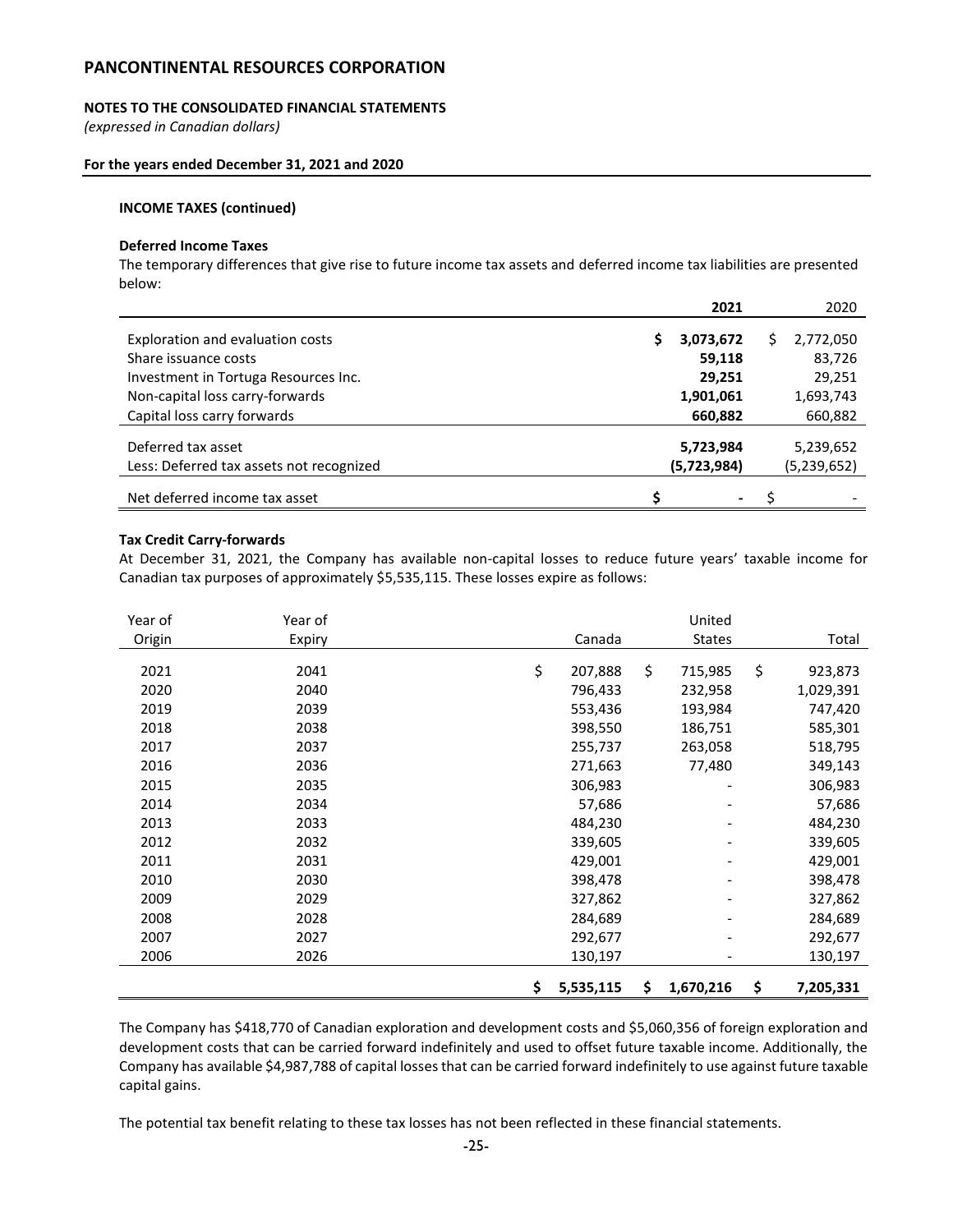### **NOTES TO THE CONSOLIDATED FINANCIAL STATEMENTS**

*(expressed in Canadian dollars)*

### **For the years ended December 31, 2021 and 2020**

### **18. FINANCIAL INSTRUMENTS AND RISK MANAGEMENT**

### **Fair Value**

The carrying value of cash, the investment in Voltage Metals Inc., accounts payable and accrued liabilities and loans from related parties approximates fair value due to the relative short-term maturity of these financial instruments. Fair value represents the amount that would be exchanged in an arms-length transaction between willing parties and is best evidenced by a quoted market price if one exists.

IFRS 7 establishes a fair value hierarchy that prioritizes the valuation techniques for each financial instrument measured at fair value. Fair value amounts represent point-in-time estimates and may not reflect fair value in the future. The measurements are subjective in nature, involve uncertainties and are a matter of significant judgement.

The methods and assumptions used to develop fair value measurements are: Level 1 - includes quoted prices (unadjusted) in active markets for identical assets or liabilities; Level 2 - includes inputs, other than quoted prices included in Level 1, that are observable for an asset or liability, either directly (i.e. as process) or indirectly (i.e. derived from process); and, Level 3 - includes inputs that are not based on observable data.

### **Classification of Financial Instruments**

|                                          |                                    | 2021    | 2020      |
|------------------------------------------|------------------------------------|---------|-----------|
| Financial assets                         |                                    |         |           |
| Cash and cash equivalents                | Amortized cost                     | 918,383 | 3,645,426 |
| Investment in Voltage Metals Inc.        | Fair value through profit and loss | 50,000  |           |
| Investment in Tortuga Resources Inc.     | Fair value through profit and loss |         |           |
| <b>Financial liabilities</b>             |                                    |         |           |
| Accounts payable and accrued liabilities | Amortized cost                     | 395.190 | 492,545   |
| Loans from related parties               | Amortized cost                     |         | 103,000   |

#### **Risk Management**

The primary objectives of the Company's financial risk management procedures are to ensure that the outcome of activities involving elements of risk are consistent with the Company's objectives and risk tolerance, while maintaining an appropriate risk/reward balance and protecting the Company's financial position, from events that have the potential to materially impair its financial strength. These activities include the preservation of its capital by minimizing risk related to its cash.

The Company does not trade financial instruments for speculative purposes and does not have a risk management committee or written risk management policies. The Company's financial instruments are exposed to the risks described below:

#### **Credit Risk**

Credit risk is the risk that one party to a financial instrument will cause a financial loss for the other party, by failing to discharge their obligations. Financial instruments that potentially expose the Company to this risk consist of cash and the royalty revenue receivable. The Company mitigates the risk to its cash by depositing a majority of its cash with Canadian and United States banks. Allowances for the royalty revenue receivable are recognized as necessary for potential credit losses.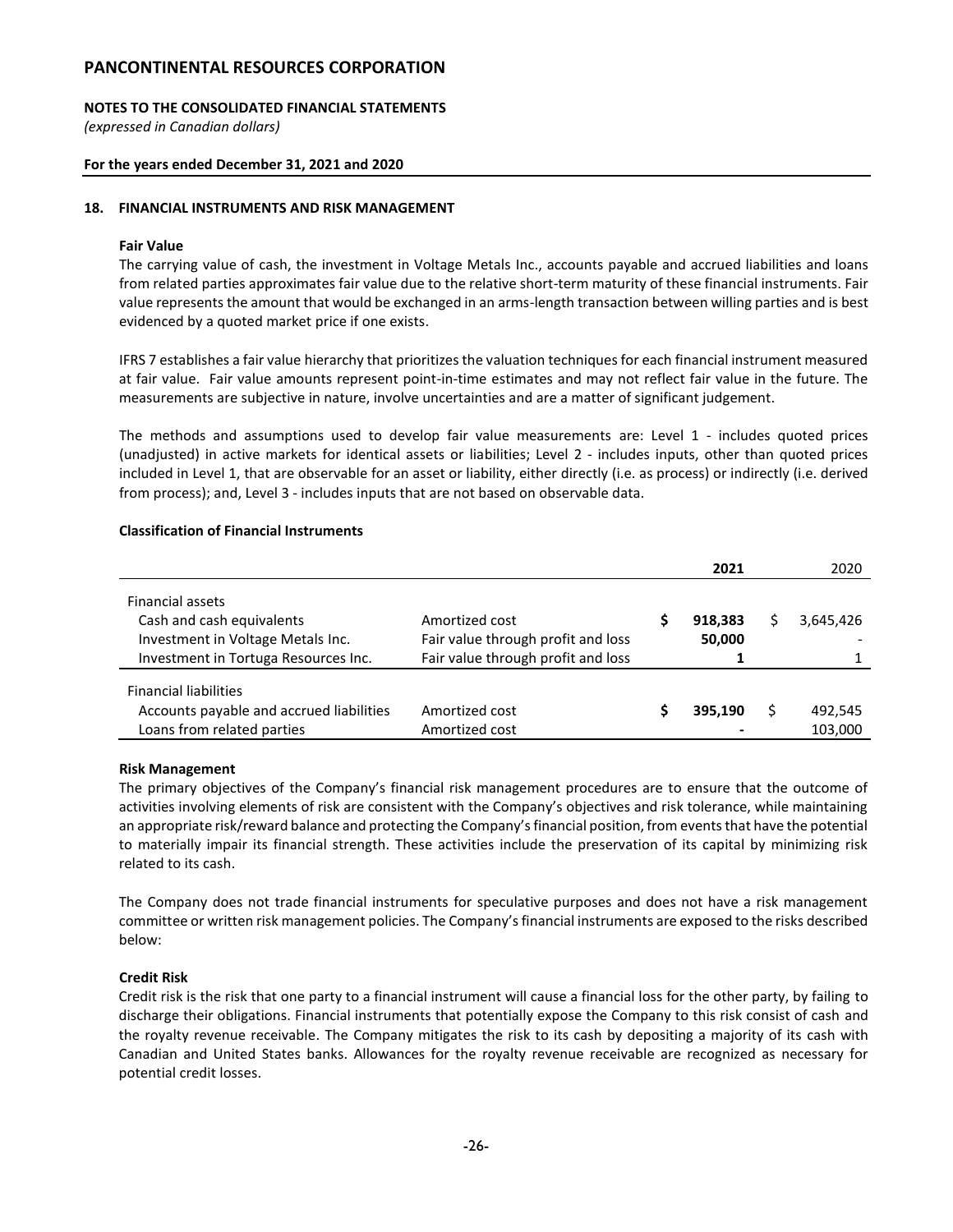### **NOTES TO THE CONSOLIDATED FINANCIAL STATEMENTS**

*(expressed in Canadian dollars)*

### **For the years ended December 31, 2021 and 2020**

### **FINANCIAL INSTRUMENTS AND RISK MANAGEMENT (continued)**

### **Currency Risk**

The Company operates in Canada and the United States, thus exposing the Company to market risks from fluctuations in foreign exchange rates. The Company has certain corporate and administrative expenditures, exploration and evaluation expenditures and future potential financial commitments (Note 10) denominated in United States dollars. The Company monitors foreign exchange rates and has not entered into any financial arrangements to hedge or protect the Company from unfavourable changes in foreign exchange rates. As at December 31, 2021, a 10% change in the United States dollar (USD) would impact the Company's loss by approximately \$20,000 (2020 - \$152,000).

### **Interest Rate Risk**

Interest rate risk is the risk that the fair value of future cash flows of a financial instrument will fluctuate because of changes in interest rates The Company's excess cash is invested in financial instruments that provide safety and flexibility for early redemption. The Company's excess cash is subject to interest rate risk resulting from fluctuations in prime rates.

### **Liquidity Risk**

Liquidity risk management requires maintaining sufficient cash, liquid investments or credit facilities to meet the Company's operating expenditures and commitments, as they come due. The Company manages liquidity risk through the management of its capital structure as described in Note 5. The Company does not have any income from operations or a regular source of income and is highly dependent on its working capital and equity funding to support its exploration and corporate activities. There can be no assurance that the Company will be successful in its fund raising activities.

Accounts payable and accrued liabilities are generally due within 30 days and loans from related parties are due on demand. As at December 31, 2021, the Company had cash of \$918,383 to settle current liabilities of \$395,190. The Company will need to raise additional capital to fund 2022 activities.

# **19. SUBSEQUENT EVENTS**

- (a) On March 11, 2022, Mansa Exploration Inc. acquired Voltage Metals Inc. and changed its name to Voltage Metals Corp. ("Voltage Corp."). The Voltage Inc. Shares were then exchanged for 1,269,841 Voltage Corp. common shares (the "Voltage Corp. Shares"). Voltage Corp. was then listed for trading on the Canadian Securities Exchange ("CSE") on March 18, 2022 (the "Voltage Listing Date"). The ability of the Company to sell or transfer any part of the Voltage Corp. Shares is limited by the following:
	- firstly, the CSE policy, whereby 20% of the Voltage Corp. Shares were released on March 11, 2022 and the remainder shall be released in four (4) equal quarterly instalments, ending on March 11, 2023: and,
	- secondly, in accordance with the Purchase Agreement, whereby beginning on the Voltage Listing Date, 50% of the Voltage Corp Shares are subject to a trading restriction of four months and 50% are subject to a trading restriction of eight months,

Beginning in 2022, the Voltage Corp. Shares will become the basis for valuation purposes and will be considered a Level 1 financial instrument. Any resulting gain or loss in the fair value of the Exchanged Voltage Shares will be recognized through profit or loss.

(b) On March 28, 2022, the Company announced its intention to raise up to \$3 million through the issuance of up to 37,500,000 units at a price of \$0.08 per unit. The financing will be comprised of a \$2 million "best efforts" brokered private placement and a \$1 million non-brokered private placement. Each unit will consist of one common share and one common share purchase warrant. Each whole warrant will entitle the holder thereof to purchase an additional common share at \$0.14 for a period of 24 months. The brokered private placement includes an option